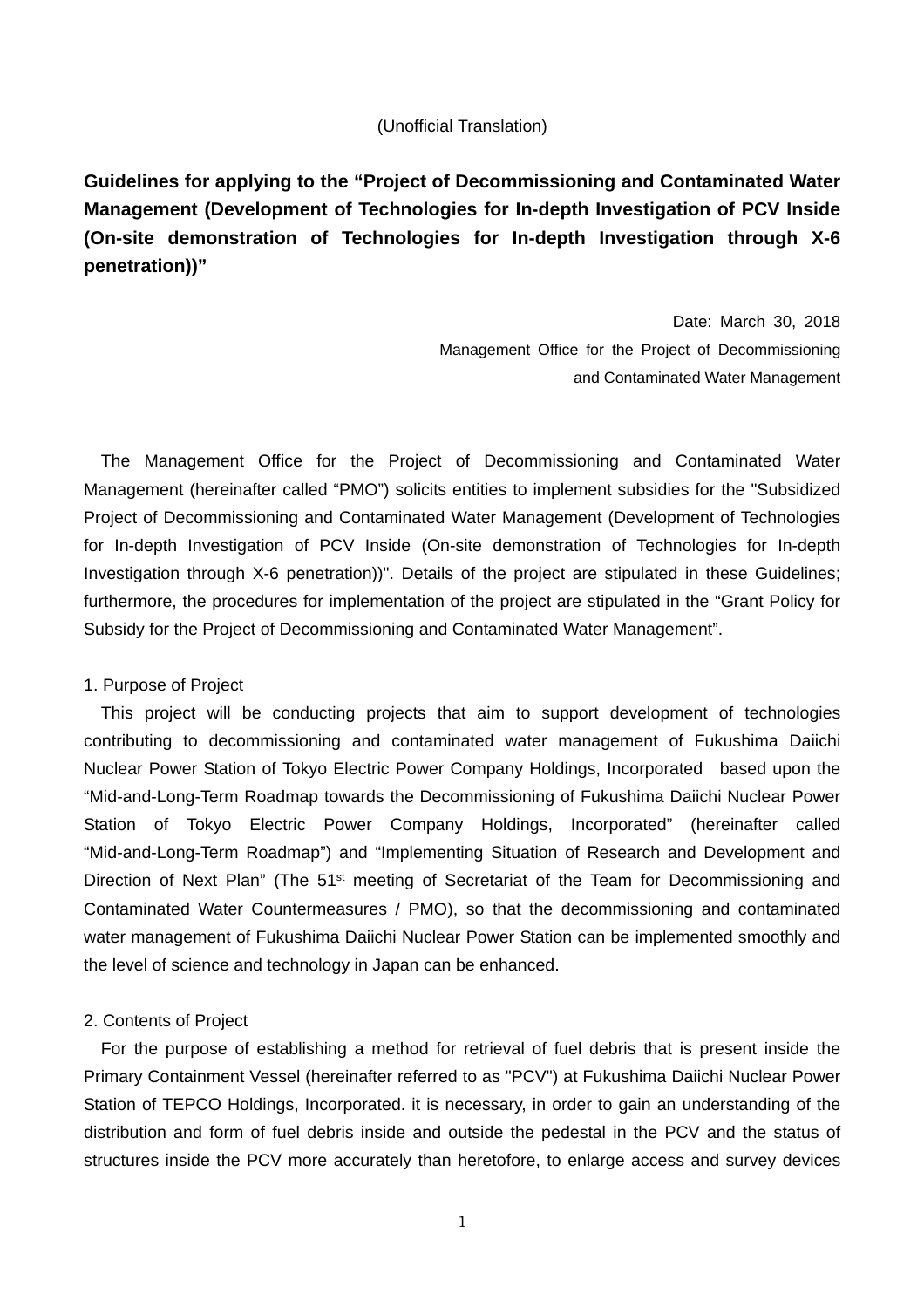and to advance survey technology related to visual operation and measurement.

In January 2018, the PCV internal survey was conducted at Unit 2 by entering and further accessing the interior of the pedestal, by way of the X-6 penetration (the penetration piping leading from the first floor of the reactor building to the inside of the PCV, the CRD replacement rail ahead of which connects to the platform under the bottom of the RPV). In this PCV internal survey, the presence of pebble-like and clay-like deposits all over the bottom of the pedestal were confirmed. In addition, part of the fuel assembly was found to have been fallen onto the bottom, and deposits confirmed around it were considered to be fuel debris.

For this reason, the following two actions (1) and (2) will be taken in this project, through close coordination with " Development of Technologies for In-depth Investigation of PCV Inside ", with the aim to conduct on-site demonstration of the access/survey devices and the survey technology that enable, by providing an opening of a larger diameter (about 550 mm) on the same X-6, entry into the PCV and scrutiny of the bottom inside and outside of the pedestal.

(1) Formulation of a survey plan and a development plan

In order to accurately grasp the distribution of fuel debris and deposits inside and outside the pedestal inside the PCV and the shape and size of the RPV bottom, attached structures, the pedestal, and other objects, a detailed plan for surveying the inside of the PCV will be formulated. Such a survey will be based on a combination of access/survey devices that can enter into the PCV by providing an opening with a diameter of about 550 mm on the same X-6 penetration as used in previous PCV internal surveys and a survey technology that can scrutinize the bottom inside and outside the pedestal. This plan includes a test to combine access/survey equipment with survey technology; a mock-up test reflecting the site situation; work training; on-site construction of an access route into the PCV; and an on-site demonstration (field survey).

The plan formulated will be reviewed continuously to reflect the latest site information and the internal survey results. As necessary, a new development plan will be formulated for access/survey devices and for survey technology.

(2) On-site demonstration of access / research equipment and survey technology

Based on the in-depth investigation plan on PCV inside through X-6 penetration, formulated in (1) above, a field demonstration (field survey) will be conducted to optimize the access/survey devices and the survey technology.

In doing so, combination tests, mock-up tests, and training necessary for on-site work will be conducted. Based on the results, access/survey devices and survey technology will be improved, and the survey plan reviewed as necessary.

For a field demonstration, full cooperation with TEPCO Holdings, Incorporated. will have to be ensured.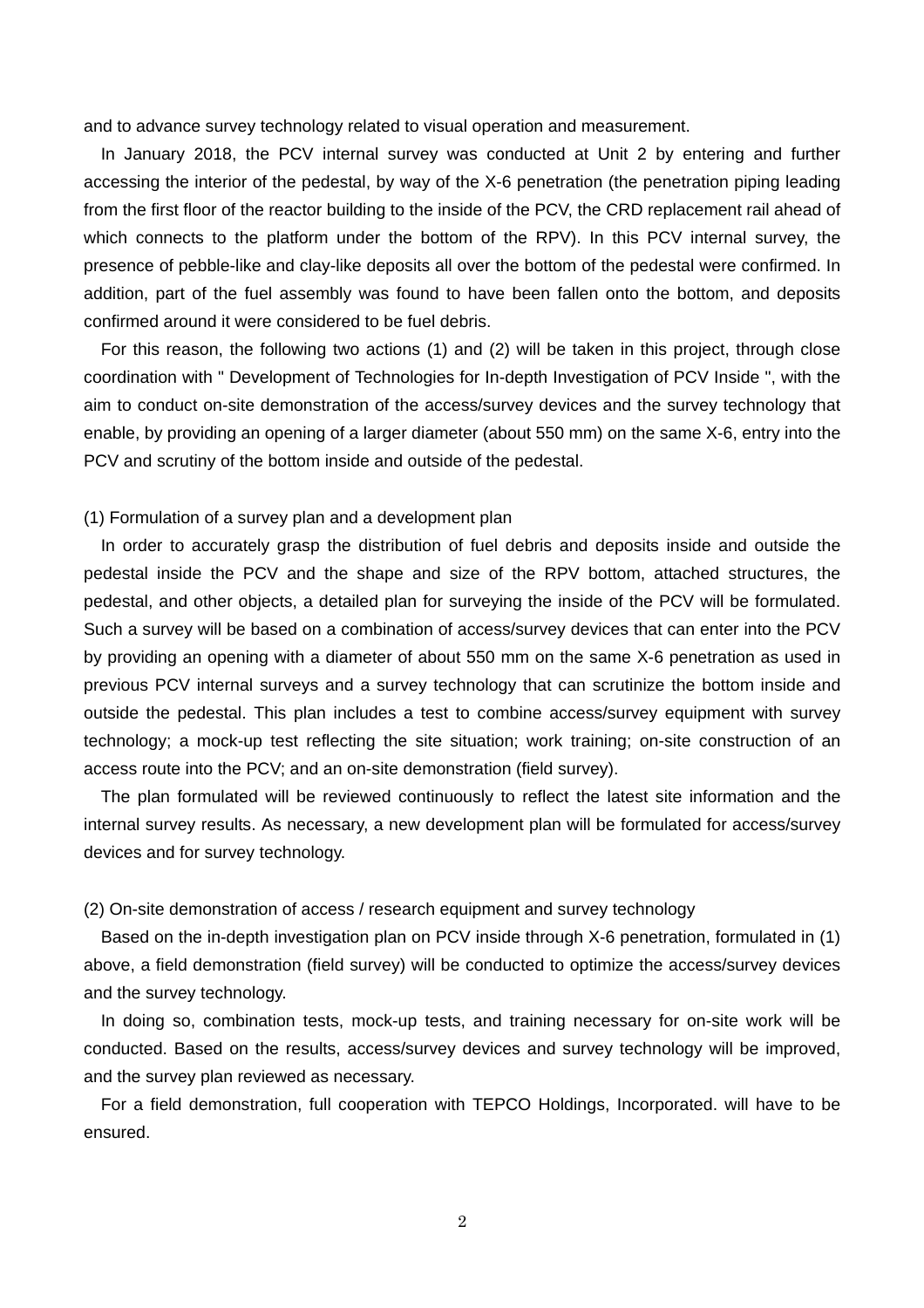#### 3. Operation of research and development

[1] Human resource development for medium and long-term

Entity of proposal must make efforts to strengthen the relationship with universities, research organizations, etc. through implementing joint research, etc. from the viewpoint of human resource development in the middle and long term.

[2] Gathering domestic and overseas wisdom

Entity of proposal must conduct projects by utilizing domestic and overseas wisdom. In particular, they must consider mobilizing necessary technologies and knowledge both from Japan and overseas broadly. In case of development of machines and equipment, establishment of common basis of the machines and equipment (utilization of widely used goods and goods which have already been developed, etc.) must be taken into account as much as possible in order to promote reasonable development. Furthermore, in the development of evaluation method, it is important to be validated and reviewed objectively by third parties such as academic societies, etc. Hence, such validation and review must distinctively be placed in the development plan or be set as a milestone.

If the entity implements the project by introducing domestic and foreign technologies and knowledge, the entity must, if necessary, choose the external organization through a public bid such as a general competitive bidding in a timely manner; and in order to ensure transparency and fulfill accountability, the information on the public bid must be published on the entity's website and the link to the information must appear the PMO's webpage, with the intention to disseminate it widely.

[3] Clarification of tests conditions and specifications for development

Consideration of requirement level necessary for implementing decommissioning activities must be done before commencement of elements tests and equipment design; furthermore, evaluation of to what extent existing technologies can be utilized must be done as quantitatively as possible. Based upon these, information on the target of the degree of the tests and equipment development compared to the requirement level must be shared with concerned parties, and the test conditions and design specifications must be established. [4] Definition of criterion for judgment of degree of objective achievement

Comprehensible criteria which can be a measure for the judgment of objective achievement of the project must be defined using numerical values, etc. (Refer to Table 1); and they must be validated whether or not the objective will have been achieved at the completion of the project.

| Level | Definition corresponding to this project            | Phase                |
|-------|-----------------------------------------------------|----------------------|
|       | At the stage of completion of practical utilization | <b>Practical use</b> |
| 6     | At the stage of being demonstrated in the field     | Field demonstration  |

#### Table 1 Definition of Technology Readiness Level (TRL)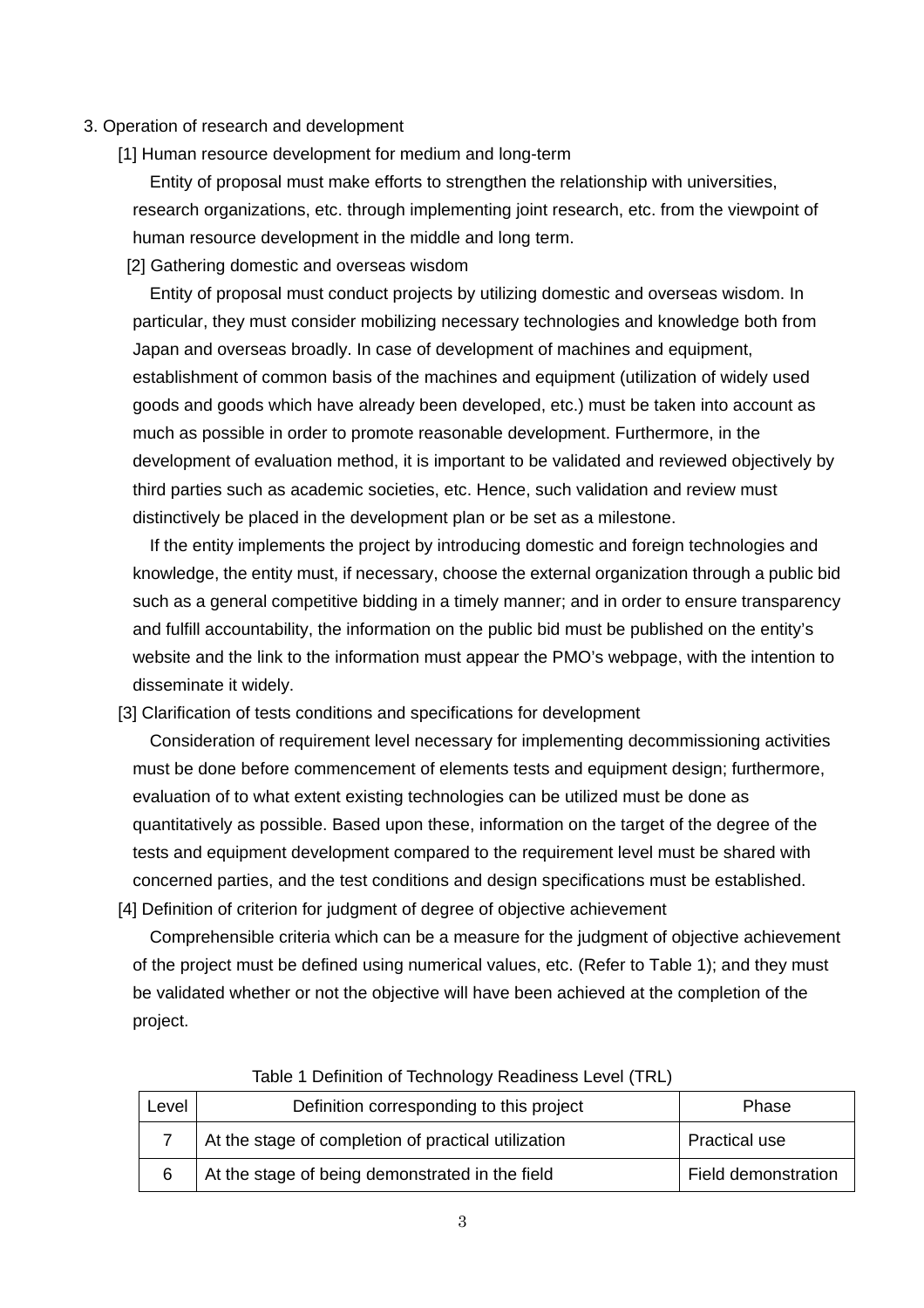| 5              | At the stage of production of prototype with the scale of<br>practical use, and demonstration in a simulated environment<br>such as in a factory, etc.                                                                                                                   | Demonstration of<br>simulation |
|----------------|--------------------------------------------------------------------------------------------------------------------------------------------------------------------------------------------------------------------------------------------------------------------------|--------------------------------|
| $\overline{4}$ | At the stage of implementation of function tests at the level of<br>trial production as a process of development and engineering                                                                                                                                         | Research for<br>practical use  |
| 3              | At the stage of proceeding with development or engineering<br>using application or combination of existing experiences. Or at<br>the stage of proceeding with development or engineering<br>based upon elementary data in the area with lack of existing<br>experiences. | Application research           |
| 2              | At the stage of proceeding with development or engineering in<br>the area nearly without applicable existing experiences, and<br>with setting up the specifications.                                                                                                     | Application research           |
|                | At the stage of clarifying elementary contents regarding<br>development or engineering.                                                                                                                                                                                  | Elementary research            |

[5] Cooperation with decommissioning activities and other research and development Clarify how results could contribute to other research and development projects, and positively corporate with other organizations. For this purpose, it is necessary to share harmonized input/output information among other research and development projects, the comprehensive proposal and the partial proposal. In order to realize this information sharing, coordination among the entities must be done using Form 4 at the commencement of the project and other suitable timings; and it must also be regularly shared with and confirmed by PMO and other concerned organizations. Furthermore, in order to contribute to the decision making on the method of fuel debris retrieval, etc., the information on implementation of the project (such as progress situation, acquired data, challenges, etc.) must be shared with and offered to PMO and the concerned organizations in a timely and appropriate manner. Also, a Non-Disclosure Agreement among the Comprehensive and Partial Subsidized Project Operating Entities and PMO shall be concluded, if necessary. PMO will conduct the necessary coordination.

[6] Research management

A flexible scheme must be established so that it can reflect the results of discussion regarding the Mid-and-Long-Term Roadmap, committee meetings of Decommissioning and Contaminated Water Countermeasures Cabinet Office, Nuclear Damage Compensation and Decommissioning Facilitation Corporation, etc. In implementing the project, the fact that the target of this project has been set to accomplish other prioritized goals must always be taken into consideration.

[7] Work management for reflection of on-site situation of and in consideration of the adaptability to Fukushima Daiichi Nuclear Power Station, etc.

The entity is required to establish a scheme which enables close collaboration with TEPCO Holdings, Incorporated in order to appropriately reflect the actual situation to their research and development to the site. Furthermore, if you plan to implement some activities such as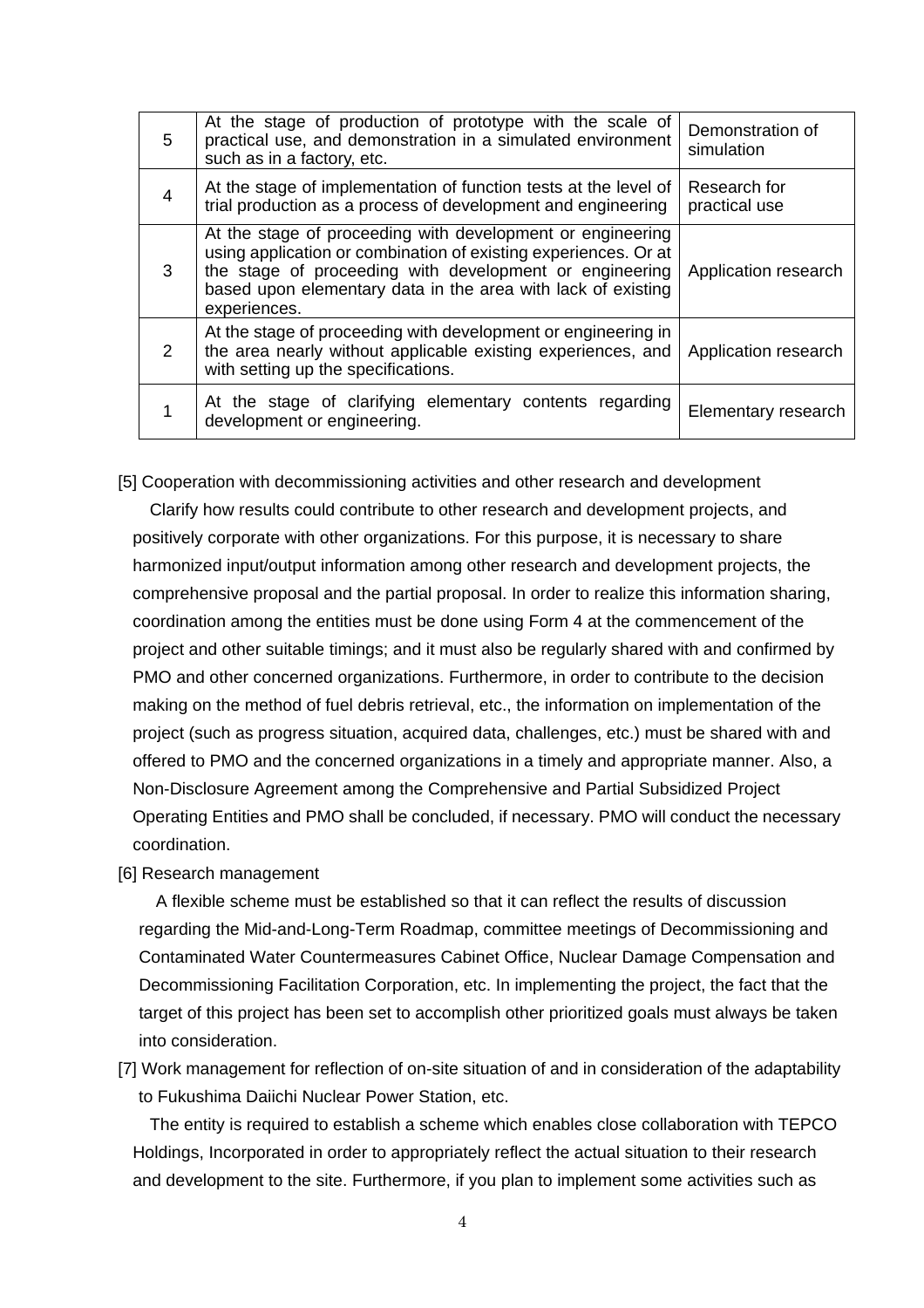on-site investigation or demonstration tests at Fukushima Daiichi Nuclear Power Station, etc., you have to negotiate sufficiently with TEPCO Holdings, Incorporated beforehand; and constitute a management scheme in accordance with the negotiation and based upon the understanding obtained through the negotiation which you have to observe and take heed of, so that adequate safety measures can be implemented.

[8] Progress report

The entity is required to report implementation plan, progress situation, project results, etc. to PMO on request. Especially, the implementation situation must be reported at the end of every month by using the implementation schedule as described in Reference Document 2, etc., and after completion of the project, results report must be established and submitted.

Please be noticed that PMO is entitled to share the submitted information with the concerned organizations on the basis of "5. Implementing Scheme" with due considerations to the non-disclosure information stipulated by Act on Access to Information Held by Administrative Organs (Act No. 42 of May 14, 1999).

[9] Enhancement of outreach

Comprehensible explanation to the public regarding the project contents and results must be enhanced, and the entity shall disseminate information through its website, etc. The entity is also required to actively cooperate with the government and the concerned organizations for dissemination of information.

[10] Preparation of other options

Alternative options must be prepared for the case that the project cannot be proceeded with as planned during the project term. If the alternative options are prepared or revised, the information must be notified to PMO.

- 4. Project Term
- From the day of grant decision to March 31, 2020

In "Outline of Subsidized Project (Form 2)", please describe both "Implementation Plan" and "Plan of the income and expenditure" for each period; The period from the day of grant decision to March 31, 2019 and the period from April 1, 2019 to March 31, 2020 since the contents of the grant decision would be coordinated considering the National Budget, etc.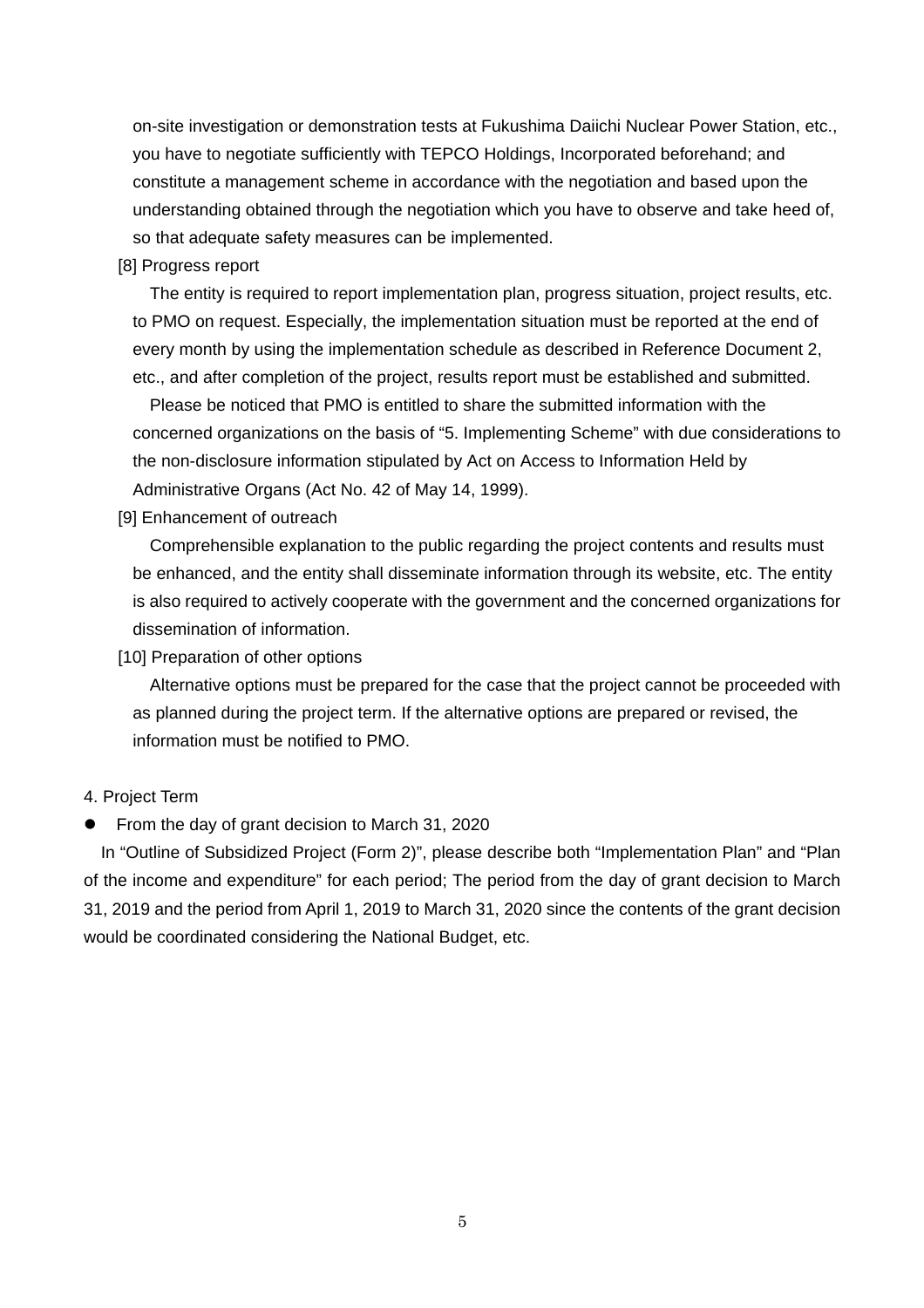### 5. Implementing Scheme



### 6. Application Requirements

The private companies, etc. satisfying all of requirements (1) to (9) shown below are qualified to apply for the subsidies. Applications from consortia are also acceptable. In that case, a managing legal entity must be appointed out of each consortium and submit the project proposal. (Please note that no managing legal entity may commission the entire work to another legal entity.)

- (1) Possessing the organization for properly conducting the relevant subsidized project.
- (2) Having the capacity, knowledge and experience required for conducting the relevant subsidized project.
- (3) Having the management foundation required for smoothly conducting the relevant subsidized project and sufficient ability to control the funds and other resources.
- (4) Being able to follow the appropriate accounting procedures in accordance with the "Grant Policy for Subsidy for the Project of Decommissioning and Contaminated Water Management" and the "Subsidized Project Administration Manual". With regard to overseas entities, as a general rule, being able to prepare the evidenced documents in Japanese or English, and present them in Japanese territory on demand from the PMO. http://en.dccc-program.jp/files/20150623man.pdf
- (5) Not foreseen to be subject to Articles 70 and 71 of the Cabinet Order concerning the Budget, Auditing and Accounting.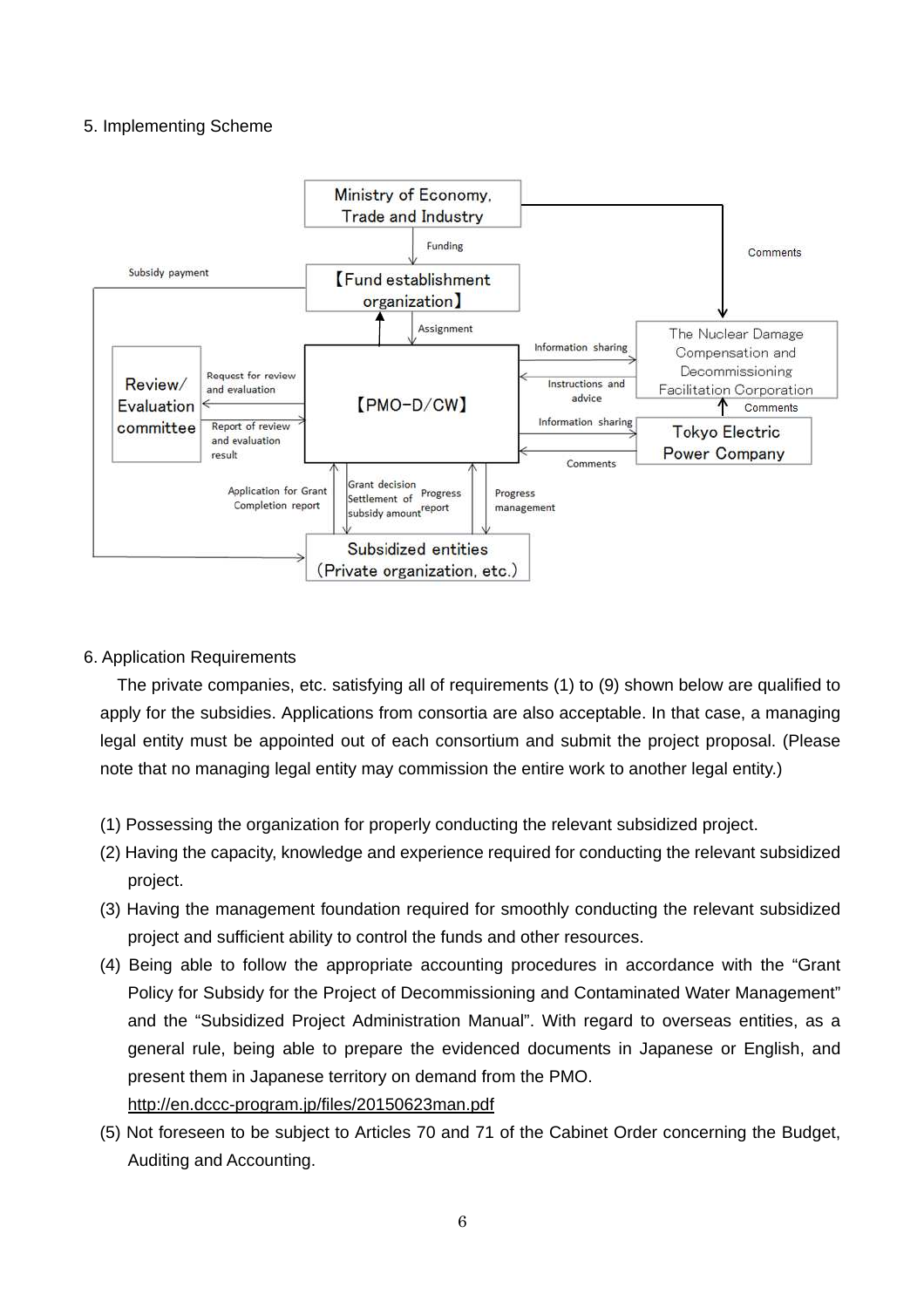- (6) Not fulfilling any of the conditions stipulated in the "Guidelines for the suspension of subsidies controlled by the Ministry of Economy, Trade and Industry and the suspension of designation relating to the contracts". (January 29, 2003, No 1) First column, the second items in Attachment
- (7) The applicant must have a compliance system under a self-regulated structure which meets the "Standards for Exporters, etc. to Meet" provided for in Article 55-10 (1) of the Foreign Exchange and Foreign Trade Act. We will confirm this system using (Form 3) "Response to Security Export Controls" when selecting applicants, so please use this form to fill in the required items and submit the required documents.

[Reference] Standards for Exporters, etc. to Meet

Regulations to be observed by parties engaged in export or provision of technology in the course of trade (exporters).

Exporters that do not handle security-sensitive "specified important goods, etc." have a duty to 1) nominate a person responsible for checking goods, etc., and 2) provide guidance to managers and export workers on compliance. Exporters that do handle security-sensitive "specified important goods, etc." have a duty to 1) identify a representative as the responsible person, 2) set out an export control system, 3) set out a procedure for checking regulated/non-regulated goods, 4) set out a procedure for confirming the usage and consumer, and confirm these in accordance with that procedure, and 5) confirm that the goods to be shipped coincide with the confirmed non-regulated goods at the time of shipping.

- (8) Admitting that the results obtained through this project can be utilized by TEPCO Holdings, Incorporated, etc. to leverage them for Decommissioning and Contaminated Water Countermeasures if they request to do so under the condition that each party is in agreement. Not preventing the utilization by behaviors such as not allowing to use the technology intentionally, asking for unreasonable compensation, etc. in spite of receiving the request.
- (9) In order to make sure of the above-mentioned item, preventing a situation where the results from this project are not be able to be utilized for Decommissioning and Contaminated Water Management Countermeasures at the Fukushima Daiichi NPS by ceding the above-mentioned condition in (7) to the successor if the applicant transfers the result to a third party and loses their own right to utilize it accordingly. In the case of a conflict which makes the applicant unable to make sure of the items in (7), the concerned parties must solve it by their own responsibility.
- 7. Requirement Conditions for Grant Decision
	- (1) Number of proposals to be adopted: One proposal
	- (2) Subsidy rate and maximum amount of subsidy The subsidy is fixed in JPY. Maximum amount: 4,000,000,000 JPY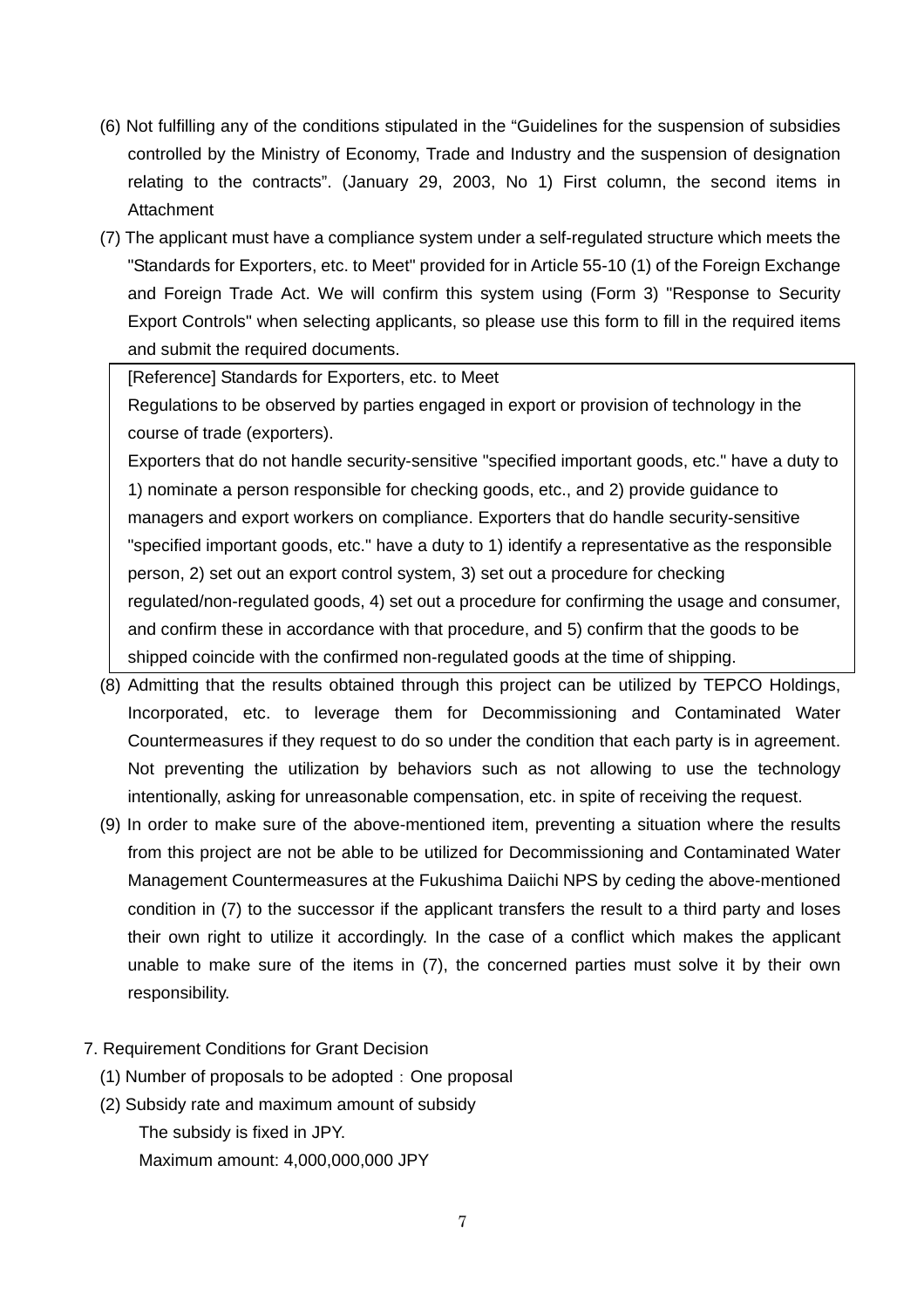Subsidies are paid in JPY. The contents of the project, amount of the subsidy, etc. will ultimately be settled only after coordination with PMO.

(3) Time of Payment

In principle, the subsidies are paid after the project is completed.

\*Please note that cases where the payment (i.e. the payment by estimate) before the completion of the project is permitted are limited.

(4) Confirmation of the amount of payment

The amount to be paid is decided based on the result report which is submitted by the operating entities after the project is complete as well as the results of the survey at the verification site and/or the office.

The amount to be paid will be the total of the expenses to be covered by the subsidies, which do not exceed the granted subsidy amount. For this reason, the account ledgers, receipts and other documents are necessary for supporting all the expenses. All the expenses will be strictly inspected and evaluated. Thus, the expenses not meeting the conditions mentioned above may be rejected.

#### 8. Application Procedure

(1) Application Period

Commencement: Friday, March 30, 2018

Deadline: 10:00 AM on Wednesday, April 18, 2018

We will not accept any proposals after this deadline.

(2) Information Session

Monday, April 9, 2018 10:00 – 10:30

Venue: Main Conference Room D at Mitsubishi Research Institute, Inc.

Map: http://www.mri.co.jp/english/profile/locations/map\_headoffice.html

If you would like to attend the session, please inform the contact point written in "13. Contact" by 12:00 AM on Friday, April 6 via email. The session will be held in Japanese. If you need a translator, please make arrangements on your own (You are responsible for the expense). If you need an information session in English, please consult with PMO by the above deadline via email.

When making contact, please title your e-mail "Register for attendance to the information session for 'Project of Decommissioning and Contaminated Water Management'" and include the "corporate or organization name," "name of the attendee," "department," "phone number," and "e-mail address" in the main text.

Please note that the capacity of the venue is limited.

(3) Application form and other documents to be submitted

 [1] Please submit the following documents as one file. Please title your file "Application for the subsidy program 'Project of Decommissioning and Contaminated Water Management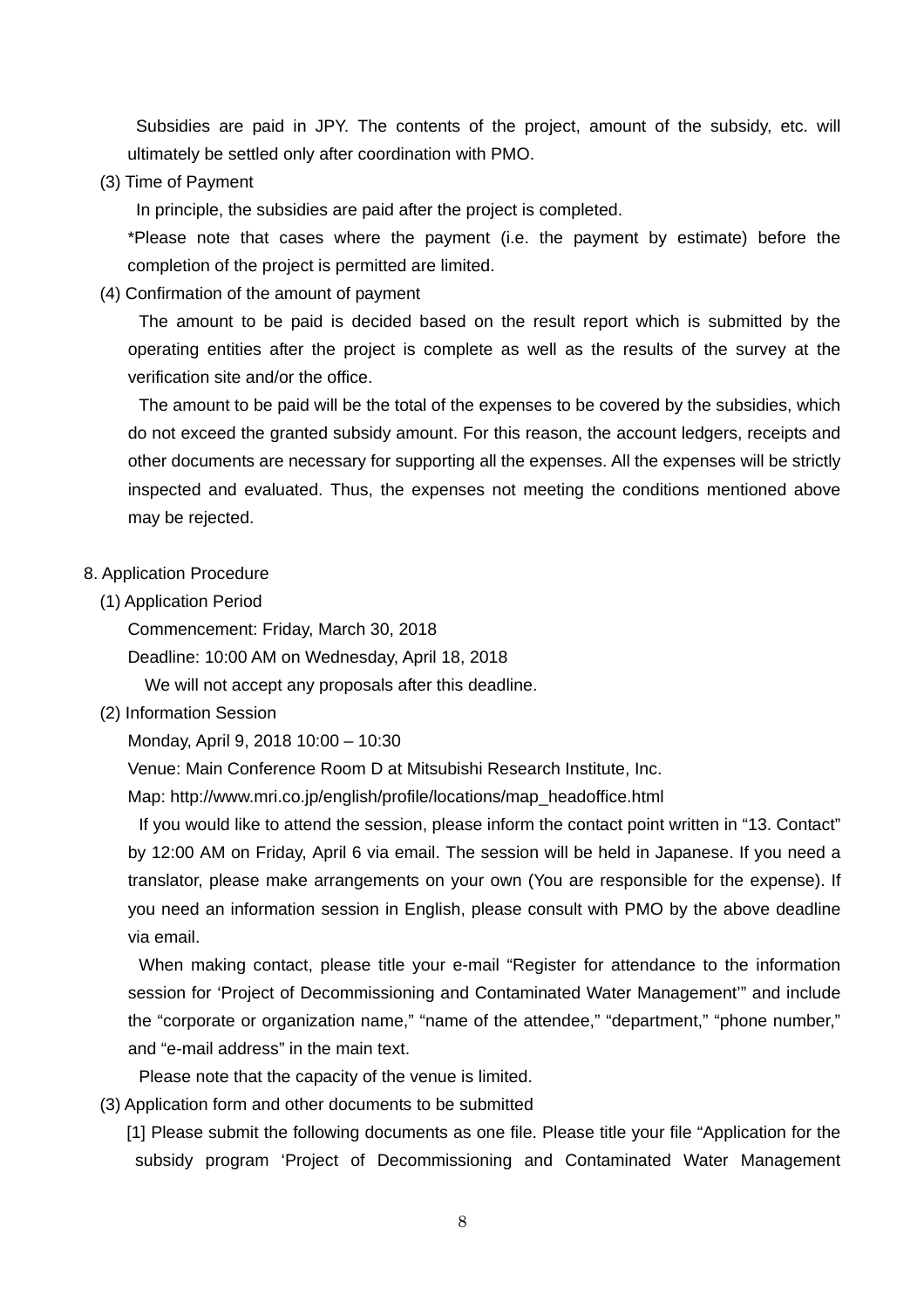(Development of Technologies for In-depth Investigation of PCV Inside (On-site demonstration of Technologies for In-depth Investigation through X-6 penetration)) '.

- ・Application form (Form 1)
- ・Outline of Subsidized Project (Form 2)
- ・Certificate of Conformance (Form 3)
- ・Input/Output information (Form 4)
- Response to Security Export Controls (Form 5)
- ・Other documents
	- Outline of Corporation or Organization (such as a brochure, etc.)
	- The financial results, and statement of revenues and expenses (of the last year)
	- The articles of association or the act of endowment
	- Other supporting documents
	- \* You must submit 1 copy of the application documents using A4 paper. You can describe them in Japanese or English. If you bring the application documents with you or submit them by mail, one CD-ROM must be submitted along with the hard copies. Furthermore, submission to attach 1 copy via email to the email address for application is permitted. As a general rule, the file format must be Ichitaro, MS-Word, MS-PowerPoint or MS-Excel. If you have unavoidable reasons not to be able to use these formats, please contact us.
	- \* If your proposal is adopted, there is a possibility that Input/Output information will be released to other entities.
- [2] All the application documents submitted will not be used for any purposes other than the evaluation in the course of the selection process. Please note that the application documents submitted will not be returned. We take the utmost care to preserve confidentiality. However, if your proposal is adopted, the information except the non-disclosure information (i.e. the personal information, the information detrimental to the legitimate interests of legal entities) may be disclosed under the "Act on Access to Information held by Administrative Organs" (Act No. 42 enacted on May 14, 1999).
- [3] The costs spent for issuing the application documents and other documents will not be included in the expenses. Also, the costs spent for issuing those documents will not be compensated for regardless of whether the proposal is adopted or not.
- [4] The matters described in your proposal are considered to be the fundamental policies which should be observed during the project. Consequently, please be sure to describe only the matters which are feasible within the budget. Also, please note that even if your proposal is adopted, it may be rejected later on if you make a significant change to it at your discretion.
- [5] Appropriateness of the costs breakdown must be shown using supplemental explanation documents.
- (4) Place of submission

The application documents must be delivered to the following address via hand-carry, mail or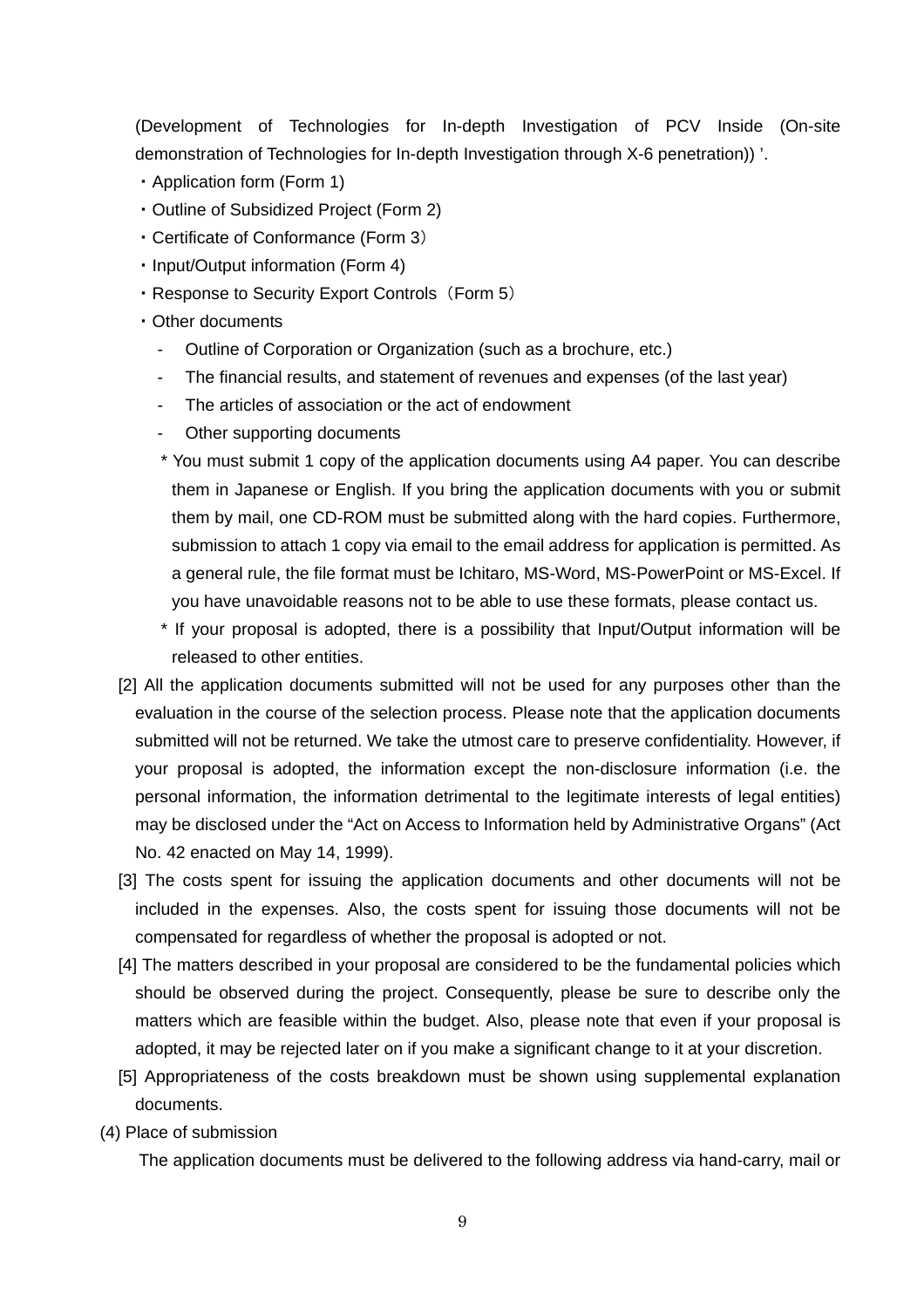email, etc.

Toranomon Toyo Bldg. 8th Floor

4-2, Toranomon 1-chome, Minato-ku,

Tokyo 105-0001, JAPAN

Contact: Mr. Kondo, Mr. Nakamura

Email address for submission: hr-apply@mri.co.jp

- \* Please DO NOT send the application documents via fax. Incomplete documents will be rejected and not subject to evaluation. Therefore, please carefully read and follow the procedures for application to correctly fill out the documents.
- \* Any application documents submitted after the closing date will not be accepted. If you send the documents by postal mail, they may not be delivered by the designated time on the closing date. Consequently, you are advised to mail them sufficiently ahead of the closing date.
- 9. Evaluation and Adoption
	- (1) Method of Evaluation

Applications will firstly be evaluated through paper screening, so that the applicants for the presentation to the review committee can be selected. Depending on the capacity of the venue, the number of the participants to the presentation may be restricted. Furthermore, hearings and on-site investigation may be conducted as required; and submission of additional documents may be requested.

(2) Evaluation Criteria

Applications are to be comprehensively evaluated based upon the following criteria. However, the applications which have been judged not to meet the criterion [3] and [5] shall be disqualified regardless of evaluation of the other criteria.

[1] Objective, contents, implementation method, and applicability to countermeasures for decommissioning (Including applicability to the work site)

Whether or not the Project purpose corresponds to the project purpose described in the "Guidelines for applying" is to be evaluated.

Judgment is made as to whether the contents of the project conform to the project objective and are provided specifically taking into account the applicability to countermeasures for decommissioning (including applicability of the project to the work site).

Whether the implementation method of the project is consistent with the purpose and details of the project is to be evaluated.

[2] Project Implementation Schedule

Whether or not the project implementation plan (timeline) is appropriate to the purpose and details of the project, etc. is to be evaluated.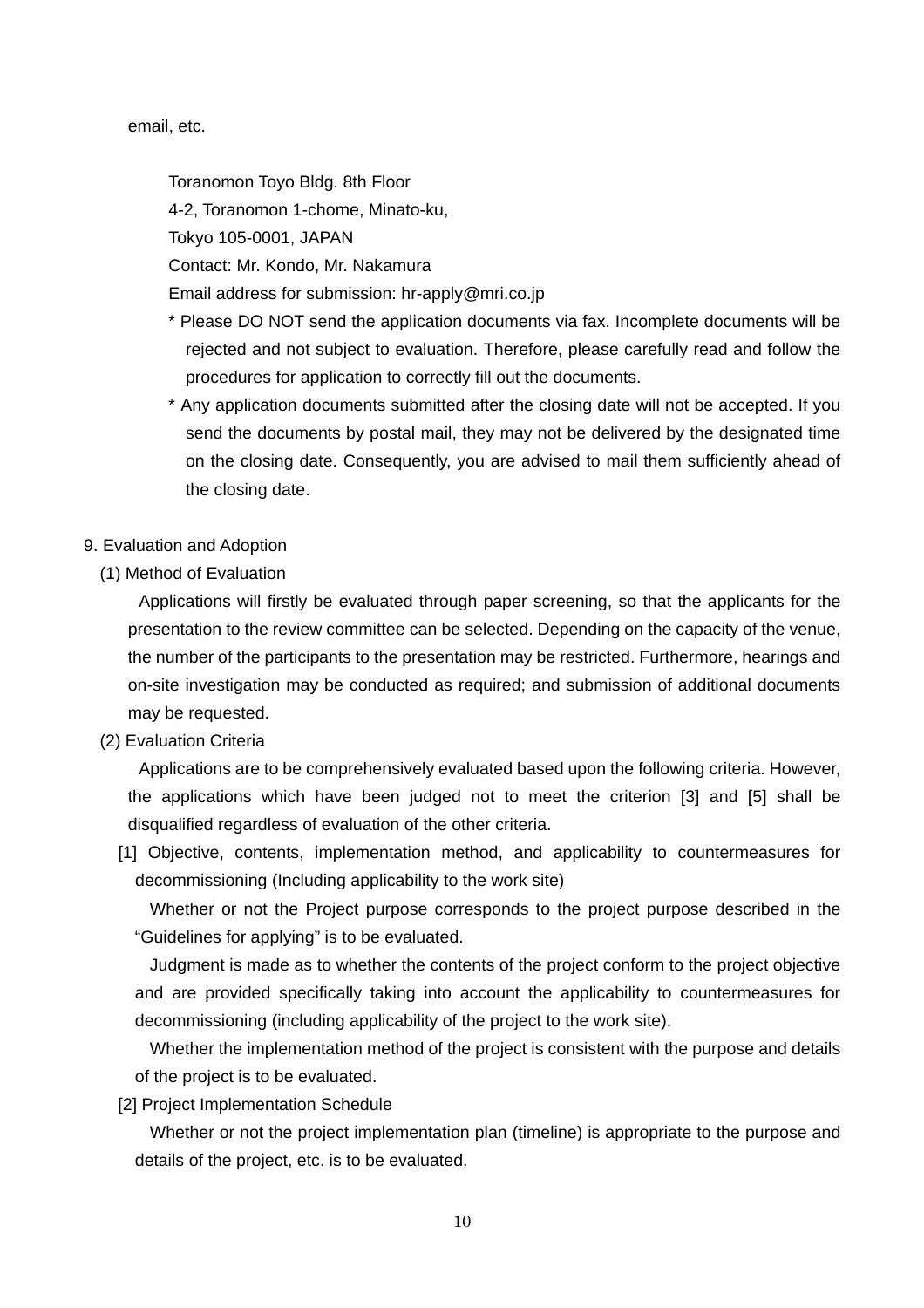#### [3] Project Implementation Scheme

Judgment is made as to whether the entity has the project implementation structure, expertise as an organization, expertise of those who are to be engaged in the project, and the track records of similar projects. We focus on whether a project implementation scheme including the project leader is clearly identified, and whether it has the implementation ability and the coordination system to consider/judge the applicability to countermeasures for decommissioning (Including applicability of the project to the work site).

[4] Project Cost

Whether or not project costs are appropriately allocated to the project purpose and contents, etc. is to be evaluated.

[5] Financial Basis and Management System for Implementation of Project

 Whether or not the applicant organization has a financial basis and a management system enabling them to implement the project is to be evaluated.

(3) Decision and Announcement of Results

PMO will release the adopted entities on our website, etc. The adopted entities will be notified of the result.

#### 10. Granting of Subsidy

The project shall be initiated after the adopted entity submits a grant application for the subsidy to PMO and PMO has sent a notice of grant in return.

It should be noted that there may be changes in the details, composition and scale of the project as well as its budget between the decision of adoption and grant, as a result of consultation with the PMO. Also, please be aware that the subsidy may not be granted if the granting requirements are not met.

Although subsidized project operating entities may be provided with information required to implement the project after the decision of grant, they may be requested to observe the confidentiality depending on the nature of the information.

Information on the decision of grant of the subsidy (adopted date, the entity adopted (granted), date of grant decision, corporation number in Japan, value of grant, etc.) will be shown on the Corporation Information\* in principle.

\* The Corporation Information operated by Ministry of Economy, Trade and Industry is a system, with the start of the 'My Number' system considered, to link a corporation number in Japan to corporation information such as those regarding subsidy and prize-giving. Anybody can execute batch retrieval/browsing in the system. With this system, expansion of new businesses, reduced costs in information acquisition, and more efficient businesses are expected in business enterprises and public offices.

Web address: http://hojin-info.go.jp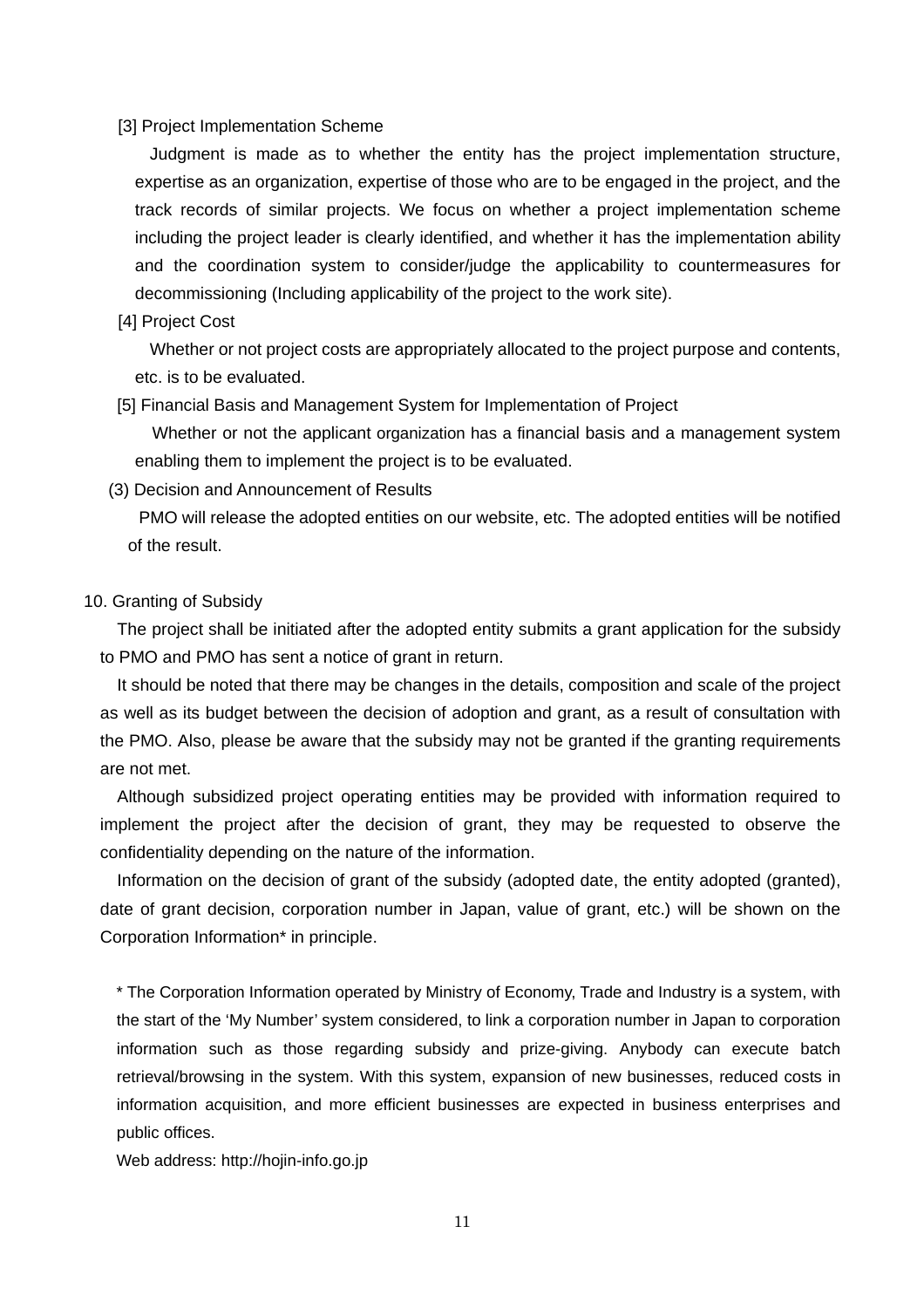# 11. Allocation of Expenses

# (1) Classification of Expenses Covered by Subsidy

The expenses covered by the subsidy shall be those directly required for the implementation of the project and those required for compiling the project results. The specific items are listed below.

| Items of Expense    | Description                                                                                                                                                                                                 |  |  |  |  |  |
|---------------------|-------------------------------------------------------------------------------------------------------------------------------------------------------------------------------------------------------------|--|--|--|--|--|
| <b>Labor Costs</b>  | Expenses for personnel required to implement the subsidized project.                                                                                                                                        |  |  |  |  |  |
| (2) Operating Costs | Expenses for raw materials, consumables, design/fabrication/processing,<br>facility/equipment, goods purchase, research, outsourcing,<br>travel.<br>remunerations, rent/depreciation and other necessities. |  |  |  |  |  |

- (2) Expenses not to be Included in Expenses Covered by Subsidy
	- ・Office supply equipment (furniture such as desks, chairs and bookshelves, office machinery and so forth) with which the applicants should already be provided when considering the nature of the project.
	- ・Expenses for handling accidents and disasters that occurred during the project. (However, cancellation fees incurred by reasons not attributable to subsidized project operating entities may be directly included as an expense. Please consult the person in charge on this matter.)
	- ・Expenses unrelated to the project
- (3) Exclusion of Consumption Tax from Expenses Covered by Subsidy

If general and local consumption taxes (hereafter referred to as "consumption tax") are included in the subsidy amount, the applicants shall be requested to submit a report after the settlement of tax amount, according to the granting guidelines.

This is so specified as to demand, at the time of filing an income tax return, that subsidized project operating entities should report and return the amount to which the subsidy has been applied, out of the amount of deduction for taxable purchase, so that the amount for which the subsidy has been allocated out of the amount of deduction for taxable purchase shall not be detained.

However, because the report mentioned above is based on an income tax return that will be filed after the settlement of the subsidy, occasional delinquency in reporting due to lapse of memory has been found. Also, in order to avoid the complicated office procedures that need to be followed by subsidized project operating entities, the consumption tax shall be handled as follows.

When determining the amount of subsidy applied for in the grant application, the consumption tax must be excluded from the expenses covered by the subsidy before calculating the subsidy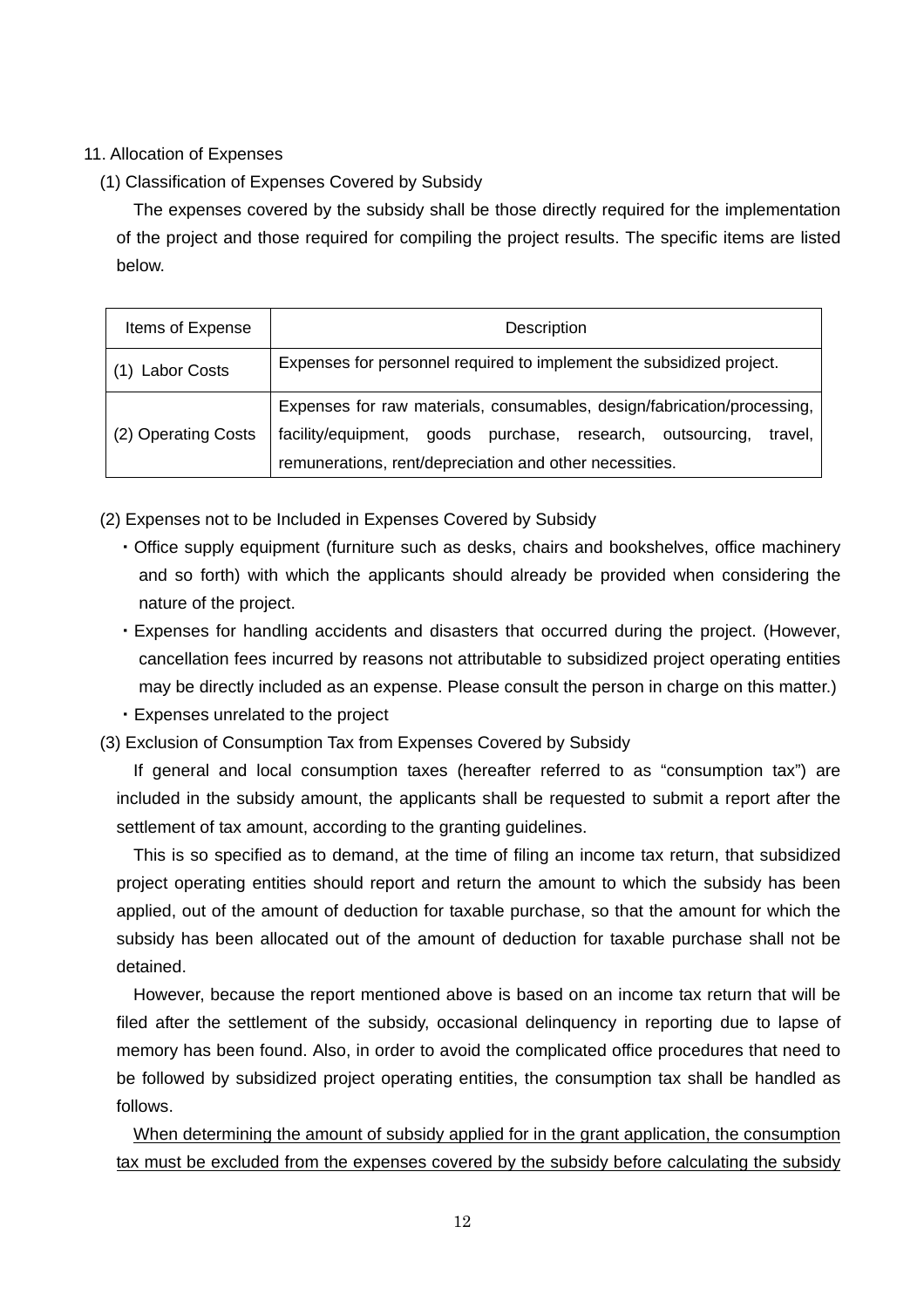amount and submitting the application.

However, to avoid hindrance to the implementation of the subsidized project, such subsidized project operating entities as those listed below shall be permitted to include the consumption tax in the expenses covered by the subsidy when calculating the amount of subsidy.

- [1] Subsidized project operating entities who are not classified as taxpayers under the Consumption Tax Act
- [2] Subsidized project operating entities who are tax-exempt business entities
- [3] Subsidized project operating entities who are business providers subject to simplified tax
- [4] National or local governments (limited to cases when project is conducted with a special account), or subsidized project operating entities who are corporations listed in the attached Table 3.
- [5] Subsidized project operating entities who are using the general account of a national or local government
- [6] Subsidized project operating entities who are taxable business providers that choose a refund of consumption tax, following confirmation of consumption tax and purchase tax deductions, for instance due to a low amount of taxable sales
- 12. Miscellaneous
	- (1) Any expenses incurred before the date when the decision on grant of the subsidy is made (including expenses for order placement) shall not be covered by the subsidy program.
	- (2) In the event that the subsidized project operating entity desires to make a purchase or other contract related to material procurement or involving an occurrence of cost, it shall invite open competitive bidding, as a general rule, from the viewpoint of cost effectiveness. If the subsidized project operating entity desires to transfer part of the subsidized project to a third party or conduct the project in partnership with a third party, it shall in advance make a contract on the implementation and report this to PMO.
	- (3) Once informed that the decision on grant of the subsidy is made, the subsidized project operating entity shall not change the subsidy budget distribution or the details of the subsidized project nor interrupt or terminate the project without prior approval from PMO.
	- (4) The subsidized project operating entity shall promptly report the progress of the subsidized project and so on whenever required to do so by PMO.
	- (5) After the subsidized project is completed (or the project termination is approved), the subsidized project operating entity shall submit a project result report to the management office.
	- (6) The subsidized project operating entity shall keep accounts on any expenditures for the subsidized project with dedicated account books accompanied by all written evidences in a way that is clearly differentiated from the other accounting to ensure that all incomes and expenditures are meticulously accounted for. The entity shall maintain the account books at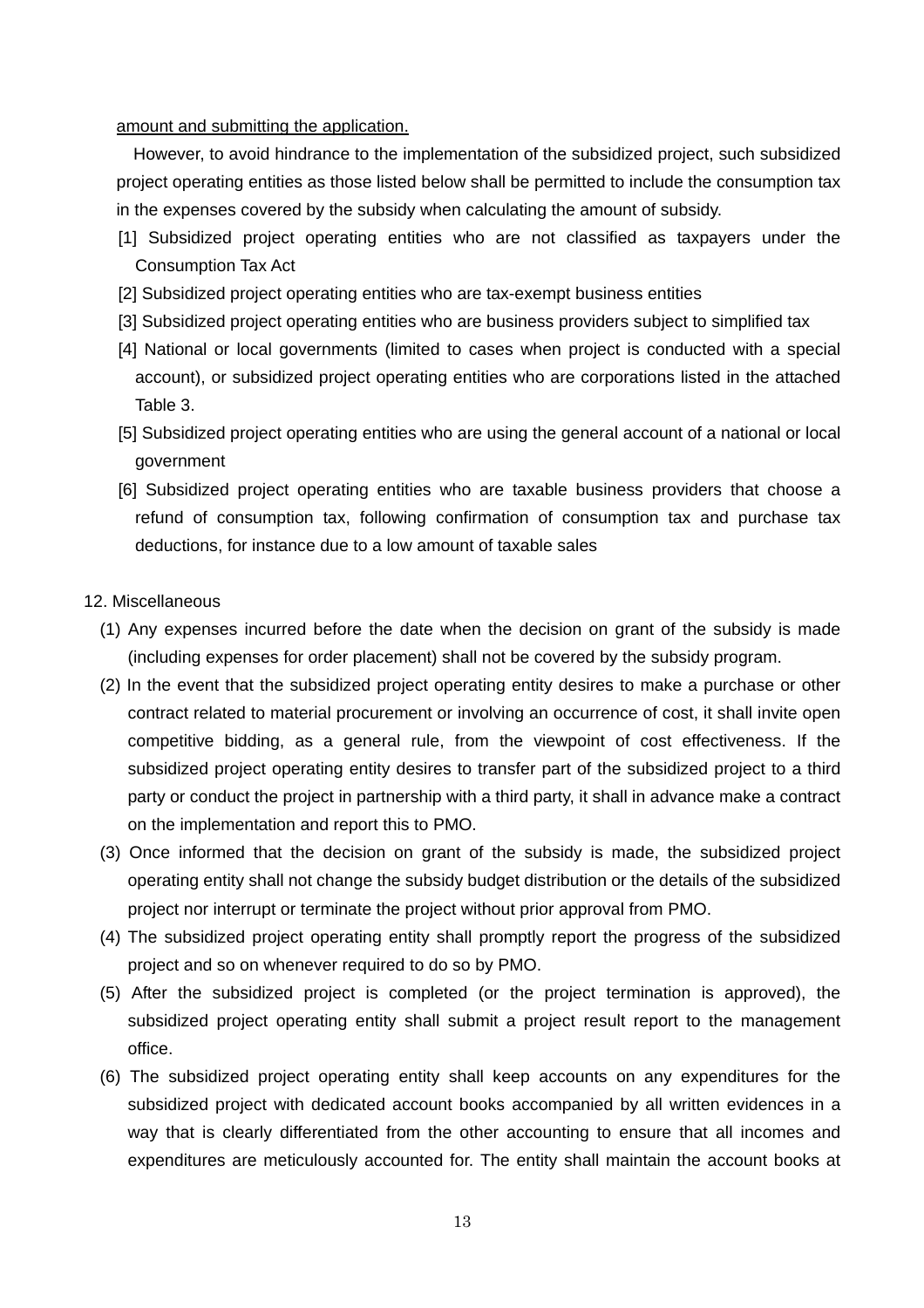least five years after the fiscal year in which the date of completion (or the date of approval for termination) is included so that they can be accessible whenever requested by METI, fund establishment organization and PMO.

- (7) With respect to the assets acquired or the utility of which has increased through the subsidized project (hereinafter referred to as "the Acquired Assets, etc."), the subsidized project operating entity shall manage them with due care of a prudent manager even after the completion of the subsidized project, and strive to effectively make use of them in accordance with the purpose of the grant of the subsidy. All applicable Acquired Assets, etc. shall be properly controlled using an Acquired Asset Ledger during the asset disposal restriction period, which will be separately set forth.
- (8) If the subsidized project operating entity needs to dispose of (i.e., use, transfer, loan or offer as collateral assets contrary to the purpose of the grant of the subsidy) any Acquired Asset having a unit price equal to or higher than 500 thousand yen (tax excluded) during the asset disposal restriction period separately set forth, they must obtain prior approval. In this case, the entity shall pay part of or the entire subsidy amount as a general rule. (The maximum payment does not exceed the subsidy amount for the appropriate asset to be disposed of).
- (9) After the completion of the subsidized project, the Board of Audit may visit the premises of the subsidized project operating entity for inspection.
- 13. Contact

Toranomon Toyo Bldg. 8th Floor 4-2, Toranomon 1-chome, Minato-ku, Tokyo 105-0001, JAPAN Contact: Mr. Kondo, Mr. Nakamura E-mail: hairo29-2nd@ml.mri.co.jp FAX: +81-(0)3-3591-9117

\* Contact us through e-mail or FAX. We regret that no inquiries will be accepted via telephone.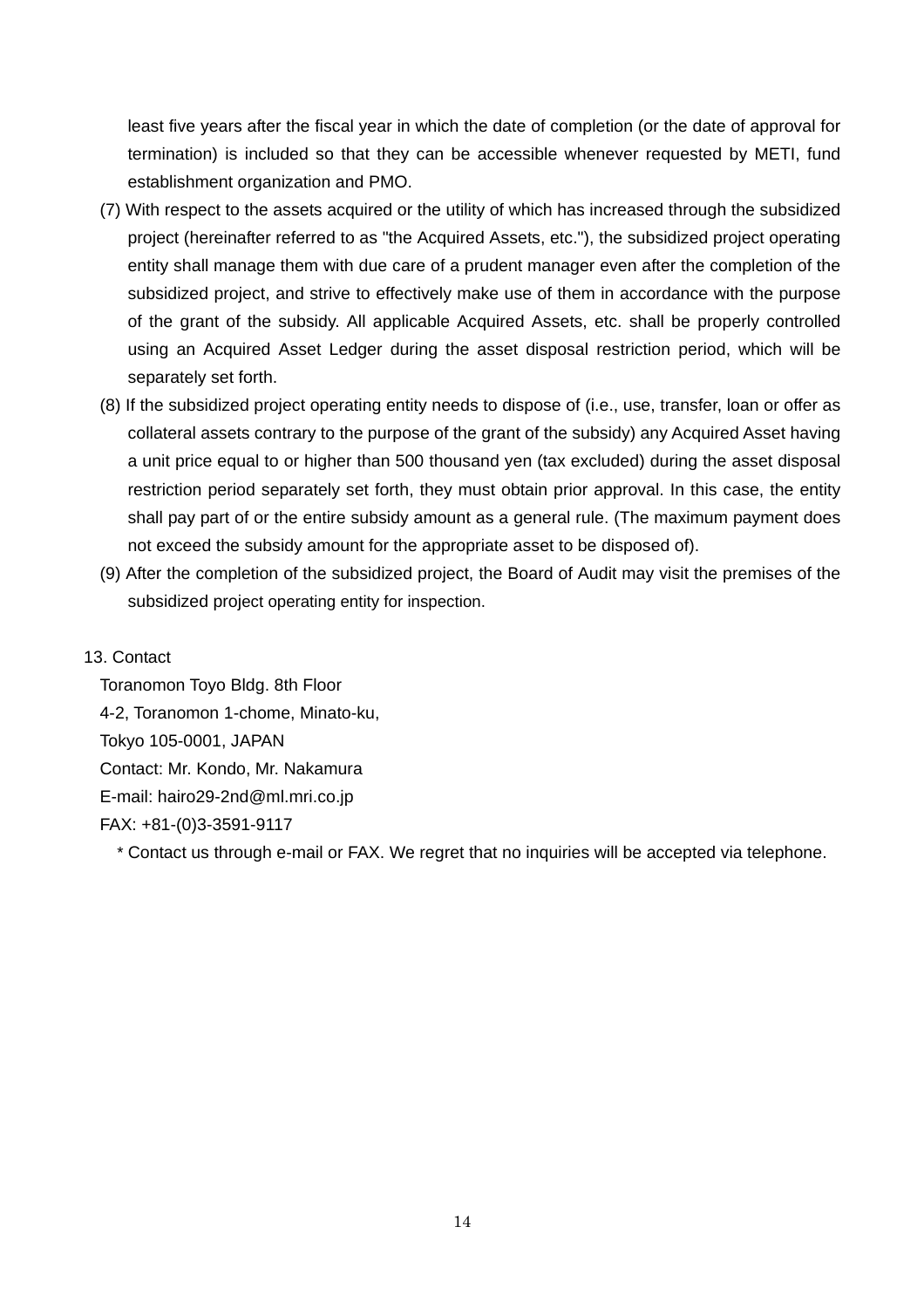(Form 1)

No. \*Leave blank.

Management Office for the Project of Decommissioning and Contaminated Water Management

Application for the subsidies for the "Project of Development of Technologies for In-depth Investigation of PCV Inside (On-site demonstration of Technologies for In-depth Investigation through X-6 penetration)"

|           | Corporation number (*)                  |  |
|-----------|-----------------------------------------|--|
|           | Company/Organization<br>Name            |  |
| Applicant | Representative<br>(Full Name and Title) |  |
|           | Address                                 |  |
|           | <b>Contact Person</b><br>(Full Name)    |  |
| Contact   | Section/Department                      |  |
|           | <b>Title</b>                            |  |
|           | Telephone<br>(Extension, if any)        |  |
|           | E-mail                                  |  |

\* If a corporation number in Japan has been given, fill in the 13-digit number.

If you are an individual and foreign company, etc., not having it, leave the field as it is.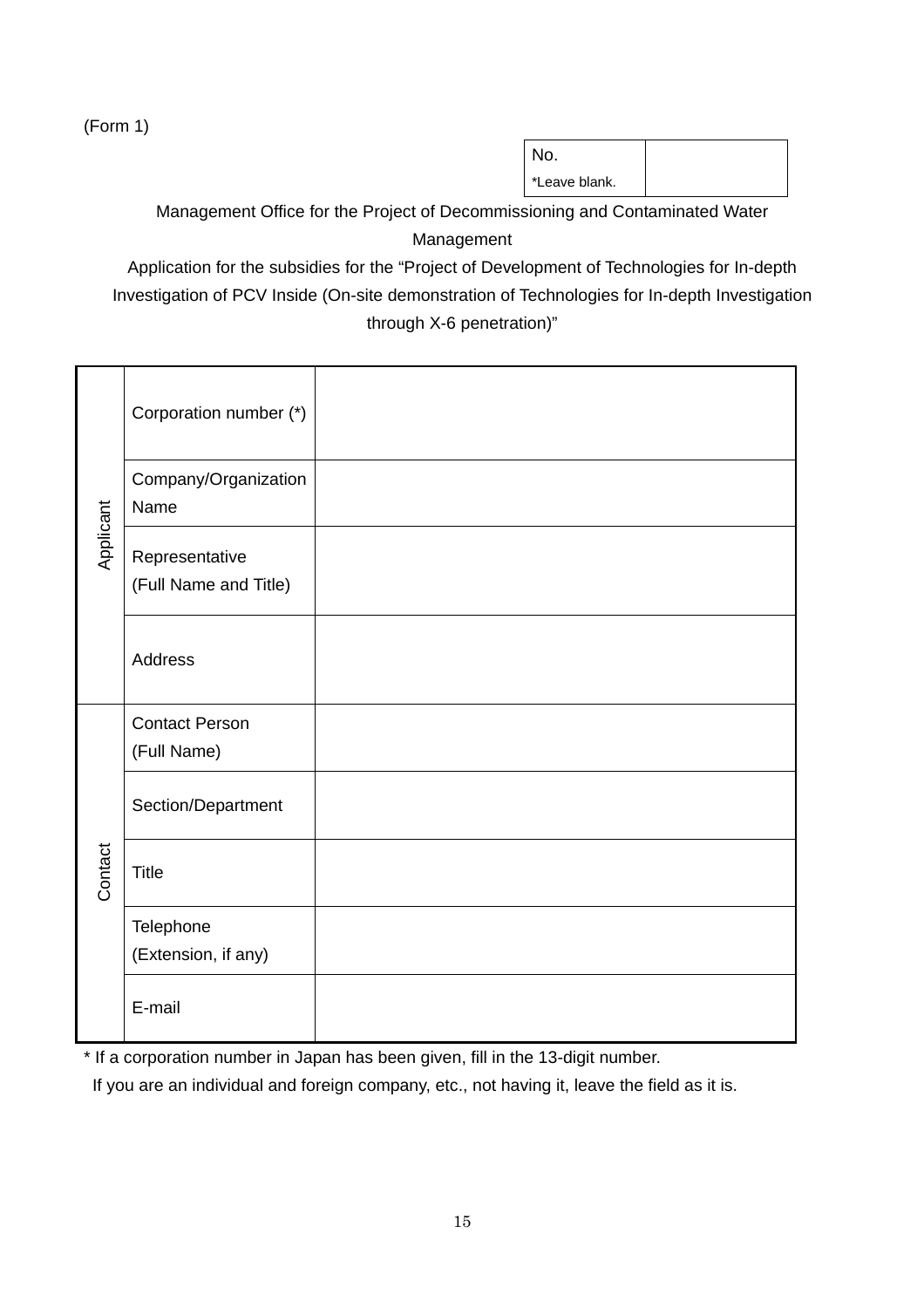#### (Exhibit)

### 1. Name of the Subsidized Project

- 2. Objective and contents of the Subsidized Project \*Describe your own understanding of the background of the project, the purpose of the project and its contents briefly.
- 3. Scheduled commencement and completion dates of the Subsidized Project (Scheduled commencement date): (Scheduled completion date):

| 4. Entire costs needed for the project | JPY  |
|----------------------------------------|------|
| 5. Costs subject to subsidy            | JPY  |
| 6. Subsidy amount to be applied for    | .IPY |

7. Allocation amount of the costs for the Subsidized Project, costs eligible for the subsidy and subsidy amount to be applied for

The contents are the same as (2) Expenditures, I. Summary table of "2. Plan of the income and expenditure of the Subsidized Project" of the Form 2, "Brief explanation of subsidized project".

8. Bases for Calculation for the above amount

The contents are the same as (2) Expenditures, II. Distribution of Costs of "2. Plan of the income and expenditure of the Subsidized Project" of the Form 2, "Brief explanation of subsidized project".

- 9. If a group is formed to conduct the Project, the names of the group and the member companies
- Note 1: The "costs required for the Subsidized Project" refers to the cost required for performance of the relevant project. As a general rule, the amount must be provided after deducting the amount of the national and local consumption taxes.
- Note 2: As for the amount of the "Subsidized Costs", as a general rule, the amount of the "costs required for the Subsidized Project" eligible for the Subsidy must be provided after deducting the amount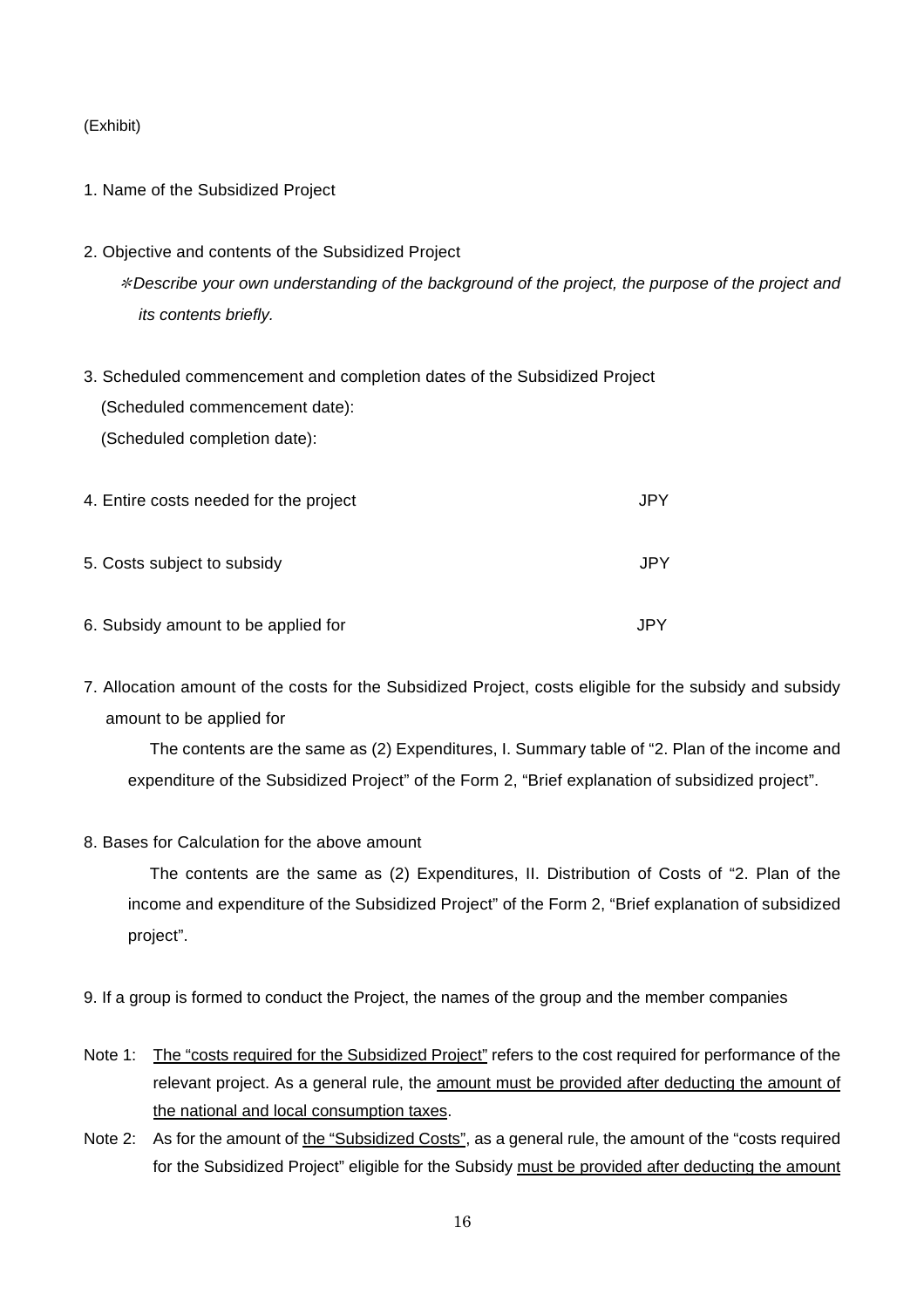of the national and local consumption taxes.

- Note 3: The "amount of the Subsidy applied for" refers to the amount of the "Subsidized Costs" for which grant of the Subsidy is requested, and the amount limit is the amount of the "Subsidized Costs" multiplied by the Subsidized Ratio (any amount less than JPY1 shall be rounded down).
- Remark: The size of the paper used shall be the Japan Industrial Standards A4 Format.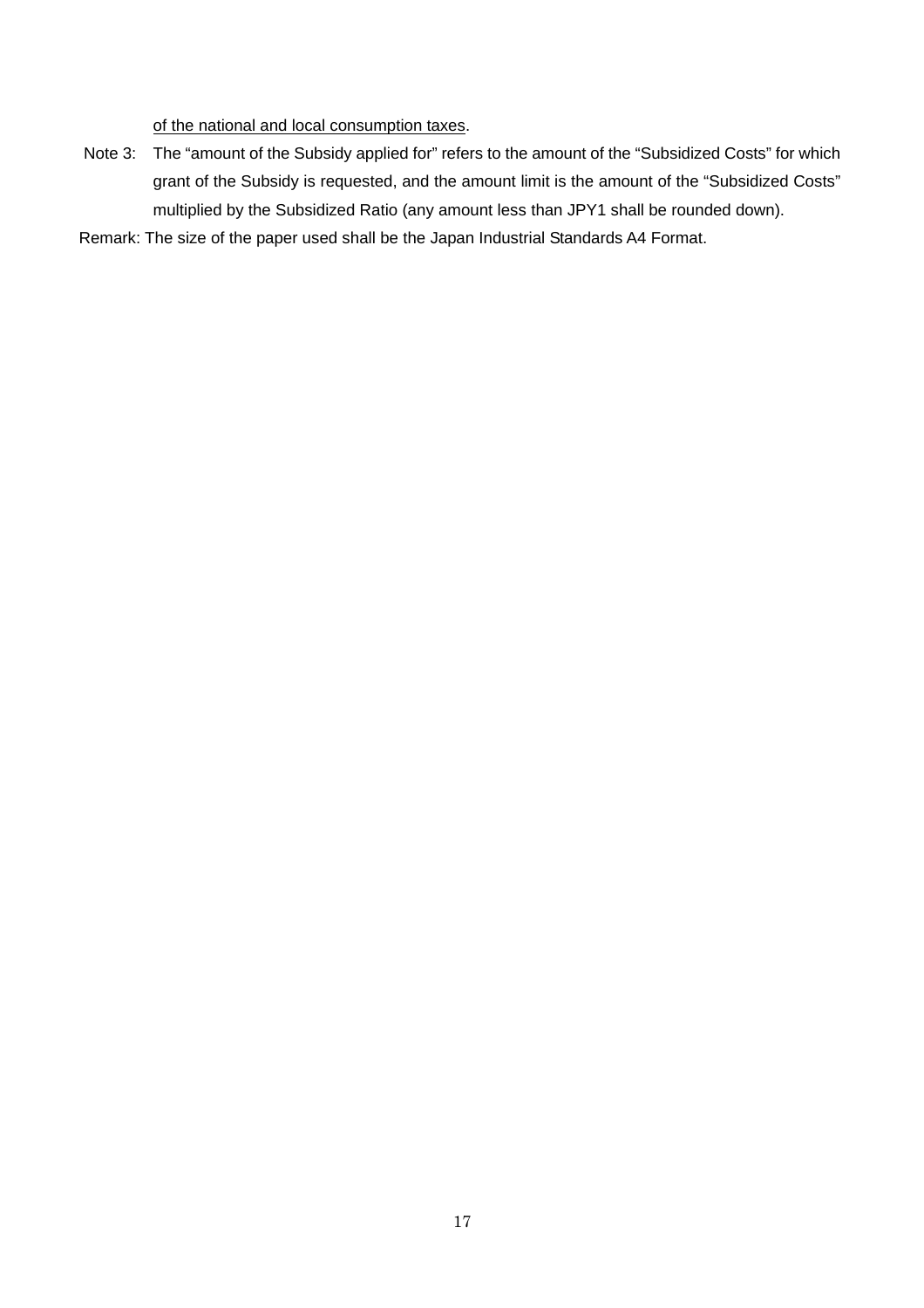#### Address

Name (Name of Corporation and Title/Name of Representative Person)

Outline of Subsidized Project

#### 1. The implementation plan for the Subsidized Project

- (1) Contents and implementation method of the project
	- $*$  Provide the following information by project content item.
	- \*Specific implementation contents and method, based on clarification of issues for each objective of research and development
	- \*Specific implementation content and method for each item of the project content
	- \*Specific proposal to improve outcome of the project
	- \*Project location (Address and name of the location)
- (2) The implementation timeline

 \*Describe the implementation schedule of the project by month for each implementation contents. \*Describe the implementation procedure in detail. If the stages of the research and development are different (such as design, development, tests, etc.) in each item, describe the difference clearly.

 $*$ If the persons in charge of the research and development (manufactures and subcontractors) are different in each item, describe the organization they belong to clearly so that we can distinctly understand who will actually implement the item.

 $*$  Set the actual targets for achievement of the project purpose as milestones and describe them for each item.

 $*$ In setting the milestones, they must be related to the points where delay of the project is foreseen.

\*In order to prevent delay, alternative options must be described for items with high risk.

 $*$  Describe major output and input information so that correlation with other projects, comprehensive proposals, partial proposals, etc. can be grasped.

 $*$ As a plan of the interim report, describe the outputs which will have been able to be achieved at the time of the report and further plan.

\*In reporting your progress, show your plan and actual progress in a comprehensible manner.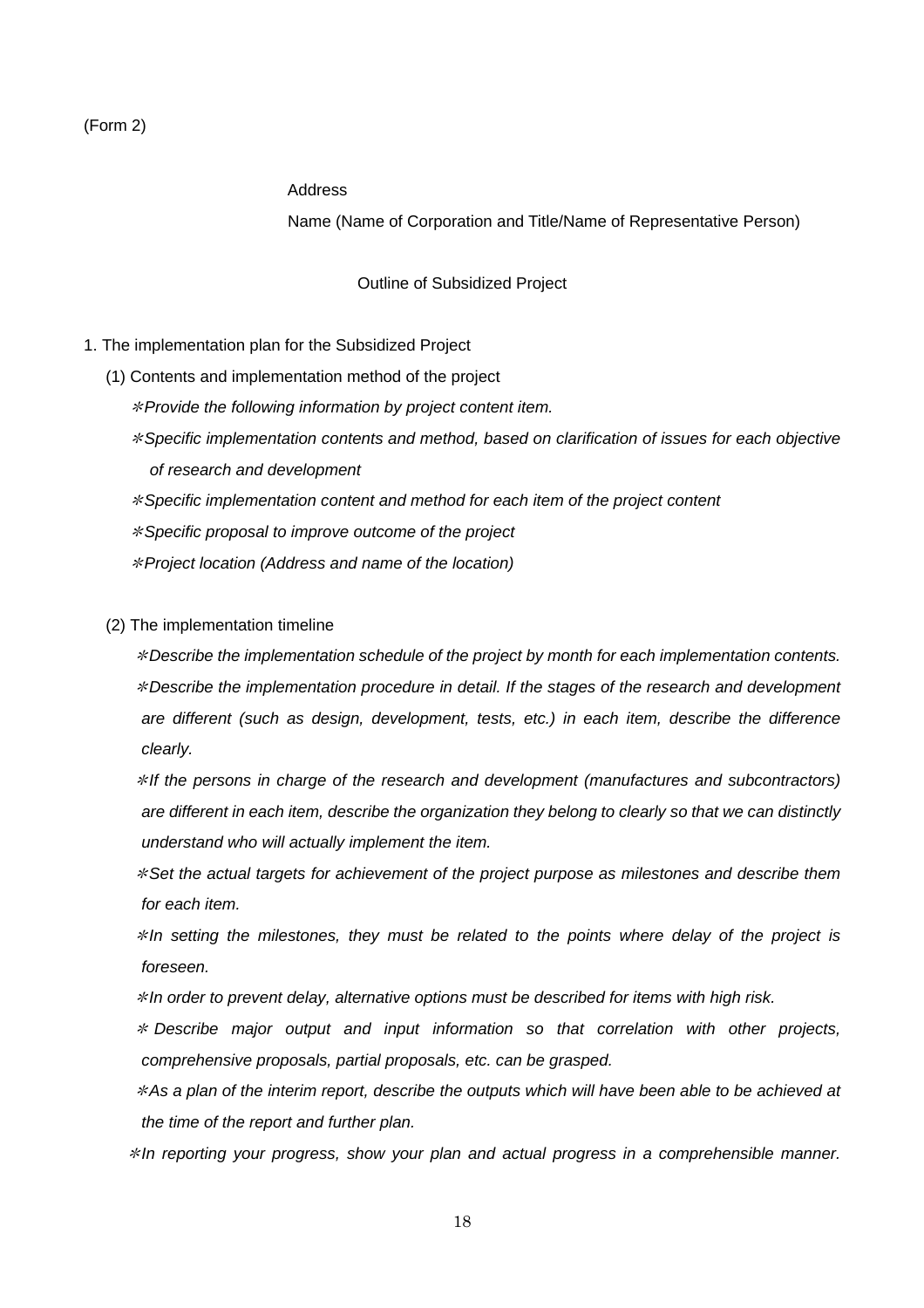Furthermore, describe the up-to-date situation and further work plan, etc. as a reference.

- (3) The project implementation scheme
	- \*Provide the implementation structure chart and the number and role of people who are engaged in the project for each item of the project contents (Attachment 1)

 $*$ After clarifying the responsible person for entire project implementation, the project leader (exclusively employed for the project) and sub-leaders responsible for each project item, provide their profile, area of expertise and track record of engagement in similar projects..

\*Describe outsourcing or commissioning, if planned.

 \*Describe the name, outline, year, ordering party, etc. of similar projects. If the project was done as your own company's project, state it accordingly.

\*Clearly state the experiences of each participating party if you form a consortium.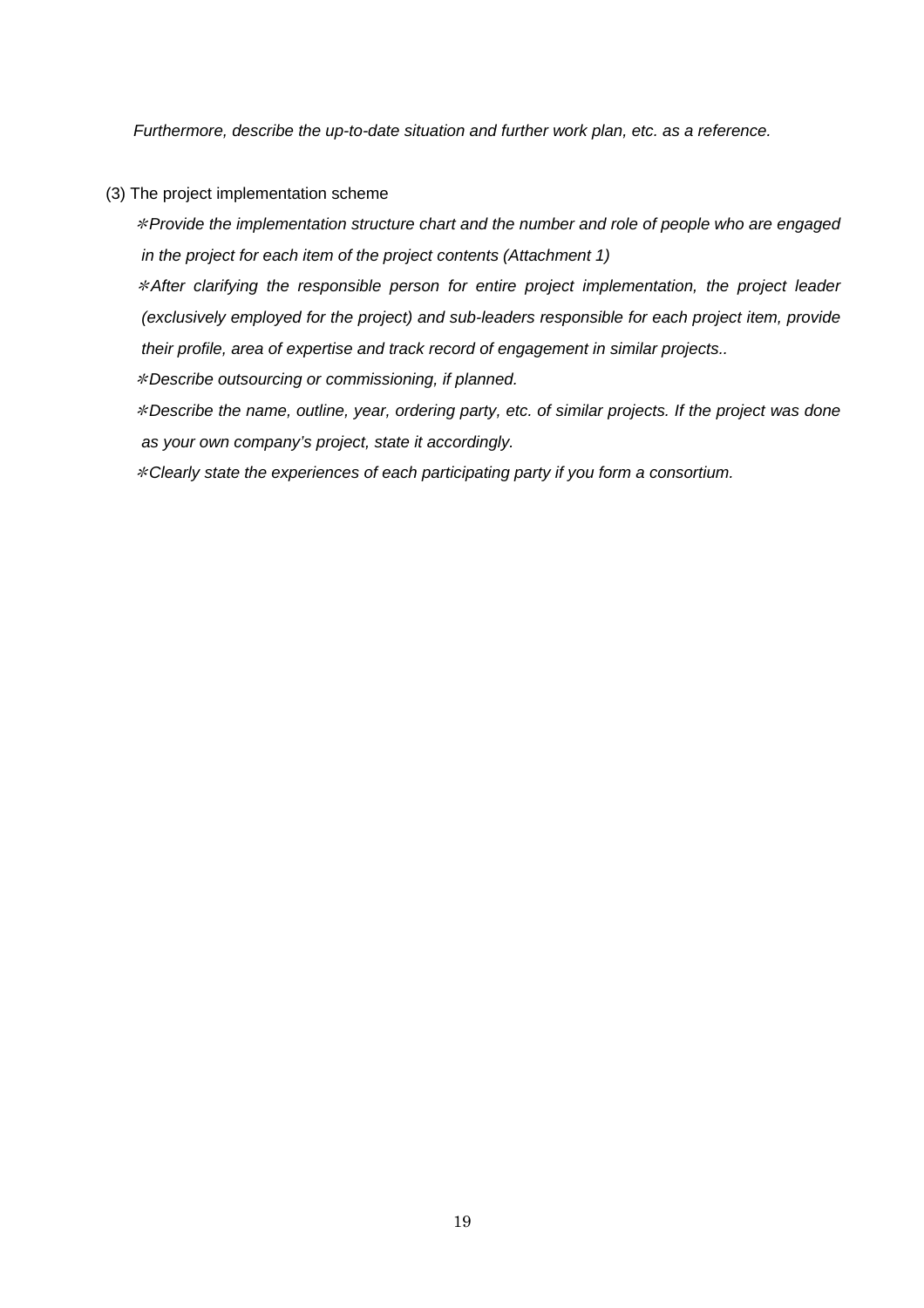2. Plan of the income and expenditure of the Subsidized Project

| (1)<br>Income               | (Unit: JPY) |
|-----------------------------|-------------|
| Item                        | Amount      |
| Own fund                    |             |
| *Bond issuance or borrowing |             |
| Other                       |             |
| Subsidy                     |             |
| Total                       |             |

\*Attach the documents to show the funding plan relating to the relevant bond issuance or borrowing.

# (2) Expenditures

I. Summary table (Unit: JPY)

|                   |                    |                         | Classification of the cost burden |                     |  |
|-------------------|--------------------|-------------------------|-----------------------------------|---------------------|--|
| Classification of | Costs required for |                         | The amount of cost                |                     |  |
|                   | the Subsidized     | <b>Subsidized Costs</b> | borne by the                      | The amount of the   |  |
| costs             | Project            |                         | <b>Subsidized Project</b>         | Subsidy applied for |  |
|                   |                    |                         | <b>Operating Entity</b>           |                     |  |
| Labor Cost        |                    |                         |                                   |                     |  |
| Operating cost    |                    |                         |                                   |                     |  |
| Total             |                    |                         |                                   |                     |  |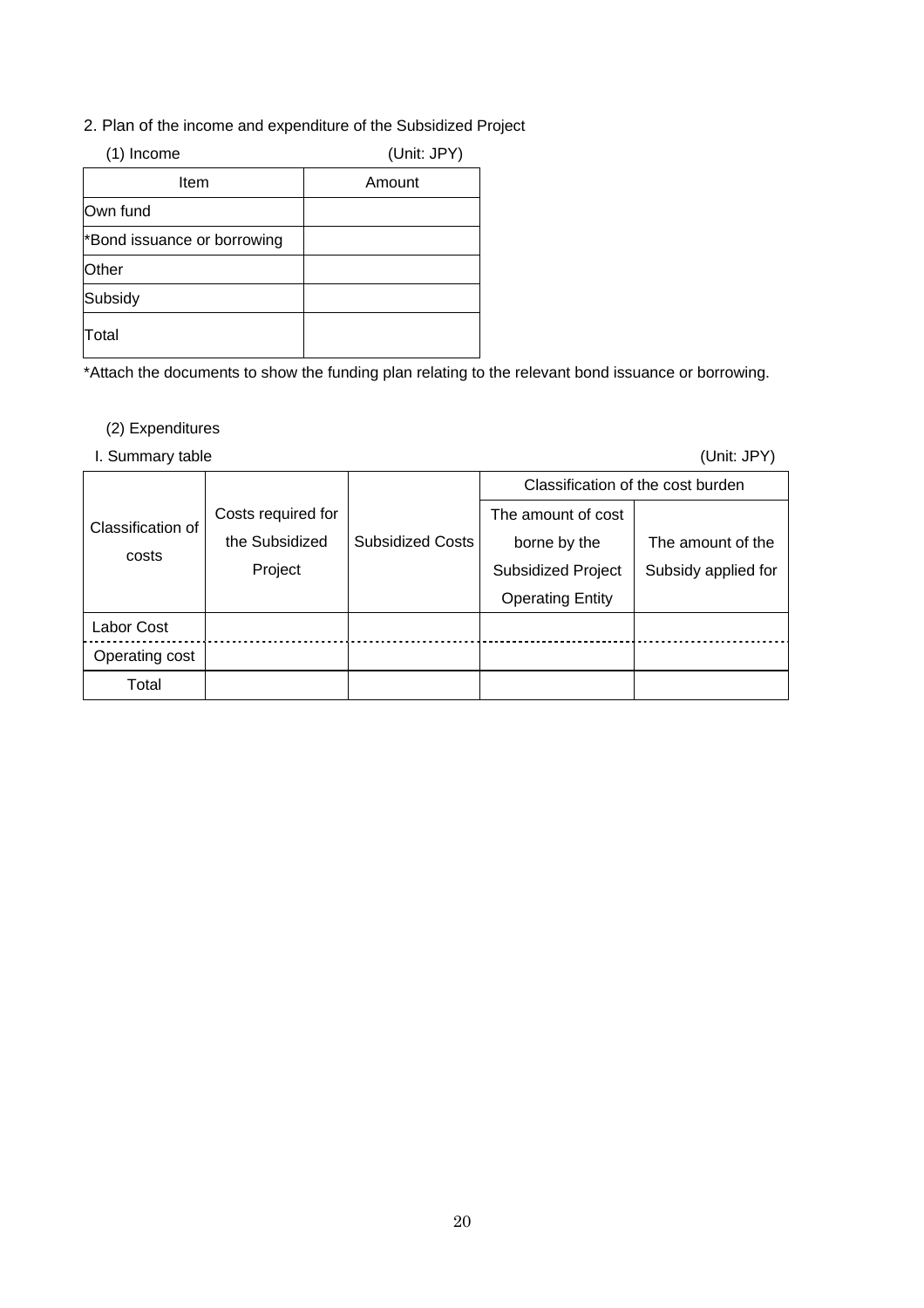- II. Distribution of Costs (provide the details by project item)
	- \*Describe in this sheet or other separate sheets the name of the goods, unit price, man-hour, etc. as basis for the calculation.

\*If you form a consortium, clearly describe the breakdown of each company or organization.

| Type<br>(Example) | The cost<br>required for the<br>Subsidized | Subsidized costs | Amount of the<br>Subsidy applied for | <b>Remarks</b> |
|-------------------|--------------------------------------------|------------------|--------------------------------------|----------------|
|                   | Project                                    |                  |                                      |                |
| [Labor Cost]      |                                            |                  |                                      |                |
|                   |                                            |                  |                                      |                |
| Sub total         |                                            |                  |                                      |                |
| [Project Cost]    |                                            |                  |                                      |                |
| Raw material      |                                            |                  |                                      |                |
| Goods purchase    |                                            |                  |                                      |                |
| Outsourcing       |                                            |                  |                                      |                |
|                   |                                            |                  |                                      |                |
| Sub total         |                                            |                  |                                      |                |
| Total             |                                            |                  |                                      |                |

(Unit: JPY)

- (Note 1) The "cost required for the Subsidized Project" refers to the cost required to perform the relevant project. As a general rule, provide the amount after deducting the amount of the national and local consumption taxes.
- (Note 2) As a general rule, provide the "cost required for the Subsidized Project", which is eligible for the Subsidy after deducting the amount of national and local consumption taxes in the "Subsidized Costs".
- (Note 3) The "amount of the Subsidy applied for" refers to the amount of the "Subsidized Costs" for which grant of the Subsidy is requested, and the amount limit is the amount of the "Subsidized Costs" multiplied by the Subsidized Ratio (any amount less than JPY1 shall be rounded down).

Remark: The size of the paper used shall be the Japan Industrial Standards A4 Format.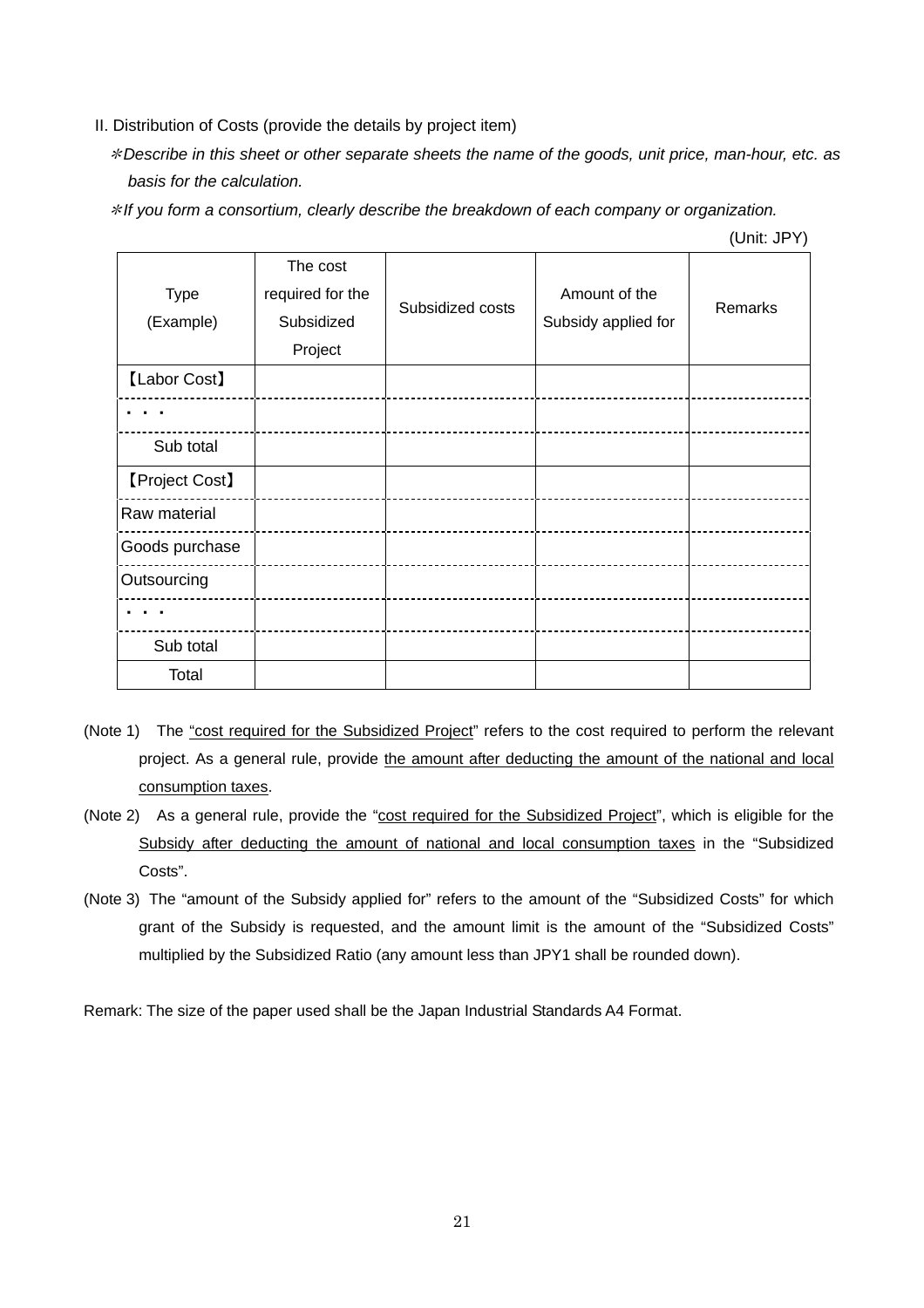- 3. Financial basis and management system
	- \*Describe the outline of your organization; moreover, describe the grounds on which your organization has necessary management basis for smooth implementation of the project as Annex 2.
	- \*Describe the grounds on which your organization is capable of managing funds, etc. (such as organization and storage of evidence documents for expenditures). Furthermore, describe the scheme of the management of the funds (responsible persons and their roles).
	- $*$ If you form a consortium, all of the above-mentioned items must be described regarding every organization.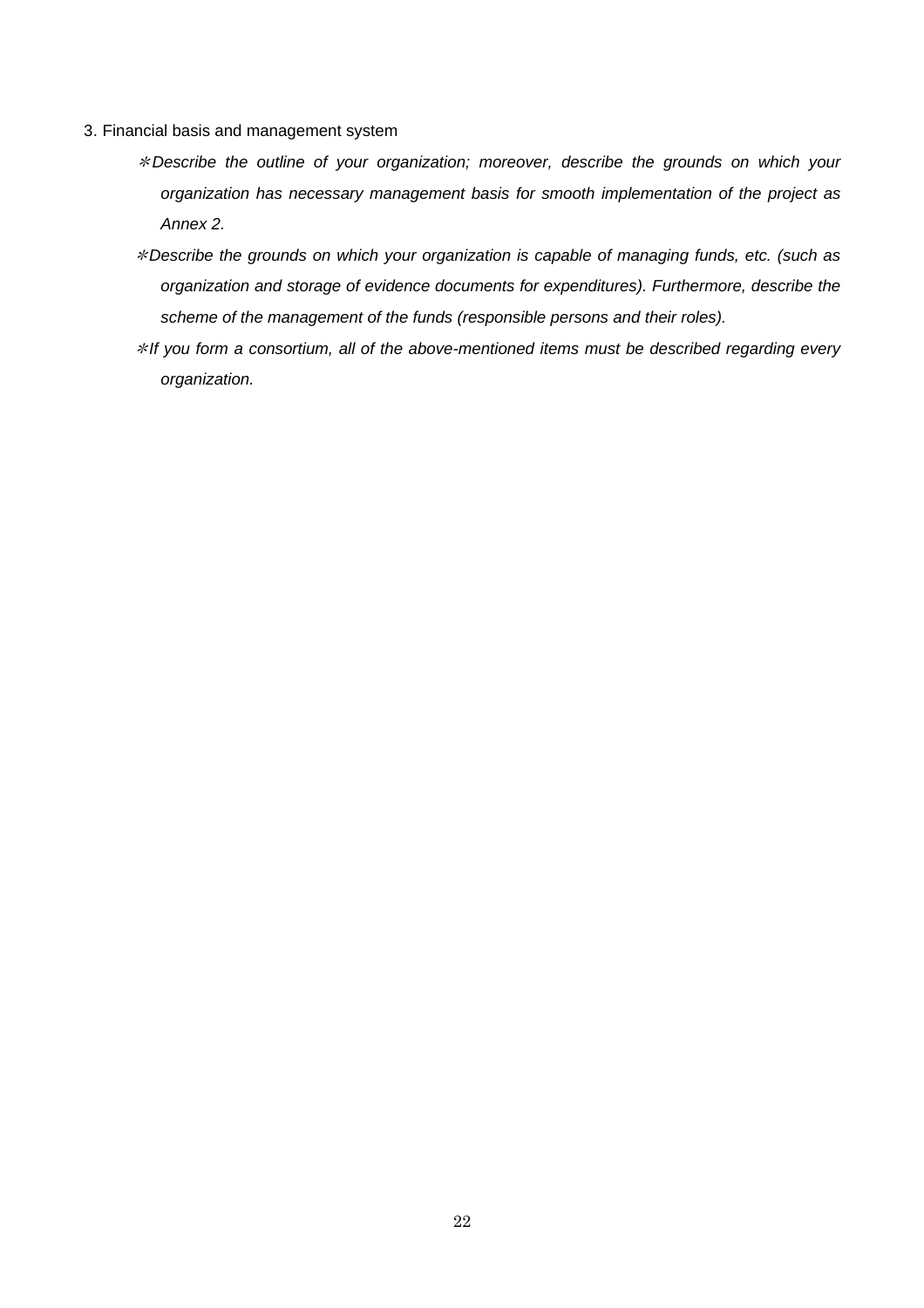(Annex 1) The Implementation Organization Chart

# Implementation Organization Chart

| Content of the | Develop an organization chart to show the framework for implementation of                   |                                                                                                       |  |  |  |  |  |
|----------------|---------------------------------------------------------------------------------------------|-------------------------------------------------------------------------------------------------------|--|--|--|--|--|
| descriptions   | the Project                                                                                 |                                                                                                       |  |  |  |  |  |
|                | The names, titles and division of roles of the personnel in charge must be<br>$\bullet$     |                                                                                                       |  |  |  |  |  |
|                | contained in the implementation organization chart                                          |                                                                                                       |  |  |  |  |  |
|                | Clarify persons exclusively employed for this project described in this Chart;<br>$\bullet$ |                                                                                                       |  |  |  |  |  |
|                | and describe the career background, expertise, area of specialty at work,                   |                                                                                                       |  |  |  |  |  |
|                | qualification associated with the project, and other relevant information must              |                                                                                                       |  |  |  |  |  |
|                | be provided about the key personnel.                                                        |                                                                                                       |  |  |  |  |  |
|                | <b>Operational Implementation Organization</b>                                              |                                                                                                       |  |  |  |  |  |
|                |                                                                                             | *A concrete description should be provided by showing an implementation organization chart containing |  |  |  |  |  |
|                | the following information for each project item.                                            |                                                                                                       |  |  |  |  |  |
|                | *Specify the name of the contact person in case of a joint application                      |                                                                                                       |  |  |  |  |  |
|                |                                                                                             |                                                                                                       |  |  |  |  |  |
|                |                                                                                             |                                                                                                       |  |  |  |  |  |
| · Name         |                                                                                             |                                                                                                       |  |  |  |  |  |
| · Title        |                                                                                             |                                                                                                       |  |  |  |  |  |
|                | · Role in this Project, etc.                                                                |                                                                                                       |  |  |  |  |  |
|                |                                                                                             | Member                                                                                                |  |  |  |  |  |
|                |                                                                                             | Name                                                                                                  |  |  |  |  |  |
|                |                                                                                             | Title                                                                                                 |  |  |  |  |  |
|                |                                                                                             | Role                                                                                                  |  |  |  |  |  |
| Leader         | Sub-leader                                                                                  | Qualification                                                                                         |  |  |  |  |  |
| Name           | Name                                                                                        |                                                                                                       |  |  |  |  |  |
| Title          | <b>Title</b>                                                                                |                                                                                                       |  |  |  |  |  |
| Role           | Role                                                                                        |                                                                                                       |  |  |  |  |  |
| Qualification  | Qualification                                                                               |                                                                                                       |  |  |  |  |  |
|                |                                                                                             | Member                                                                                                |  |  |  |  |  |
|                |                                                                                             | Name                                                                                                  |  |  |  |  |  |
|                |                                                                                             | Title                                                                                                 |  |  |  |  |  |
|                |                                                                                             | Role                                                                                                  |  |  |  |  |  |
|                |                                                                                             | Qualification                                                                                         |  |  |  |  |  |
|                |                                                                                             |                                                                                                       |  |  |  |  |  |
|                |                                                                                             |                                                                                                       |  |  |  |  |  |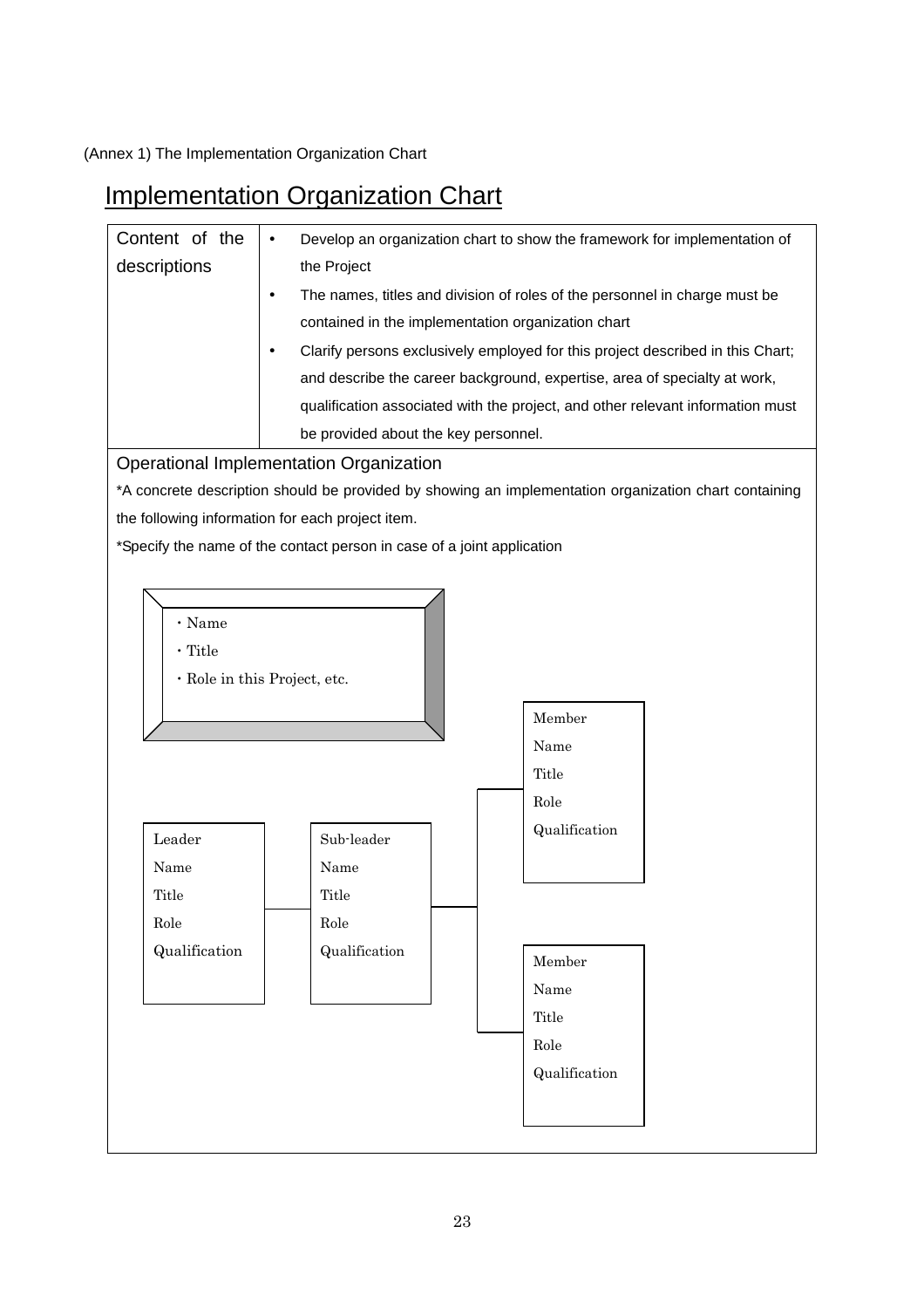#### (Annex 2) Outline of your organization

Note: If you form a team and apply, you must fill in this sheet for every participant.

\*Fill in the data of the latest accounting year in non-consolidated base.

| Company name      |                                   |                        |               |               |                     |  |
|-------------------|-----------------------------------|------------------------|---------------|---------------|---------------------|--|
| Title/name of the |                                   |                        |               |               |                     |  |
| representative    |                                   |                        |               |               |                     |  |
| person            |                                   |                        |               |               |                     |  |
|                   |                                   |                        |               |               |                     |  |
| Contact           | Tel:                              |                        |               | Fax:          |                     |  |
| information       | E-mail:                           |                        |               |               |                     |  |
| Head office's     |                                   |                        |               |               |                     |  |
| address           |                                   |                        |               |               |                     |  |
| Date of           | Date:                             |                        | Account       |               | Small- or           |  |
| establishment     |                                   |                        | closing month |               | medium-sized        |  |
|                   | JPY in thousands                  |                        |               |               | company             |  |
|                   |                                   |                        |               |               | (indicate by a      |  |
|                   |                                   | Number of<br>Employees |               | circle if the | $\circ$ or $\times$ |  |
| Capital           |                                   |                        |               |               | company is a        |  |
|                   |                                   |                        |               |               | small- or           |  |
|                   |                                   |                        |               |               | medium-sized        |  |
|                   |                                   |                        |               |               | company)            |  |
| Description of    |                                   |                        |               |               |                     |  |
| business          |                                   |                        |               |               |                     |  |
| Major             | 000 (company limited)             |                        |               |               |                     |  |
| shareholders      | (60%)                             |                        |               |               |                     |  |
|                   | $\nabla$ $\Box$ (company limited) |                        |               |               |                     |  |
| (equity           | (30%)                             |                        |               |               |                     |  |
| ownership)        | goo (company limited) (1%)        |                        |               |               |                     |  |

(The title and name of the person responsible for preparation: Head of the XX Department, XX XX)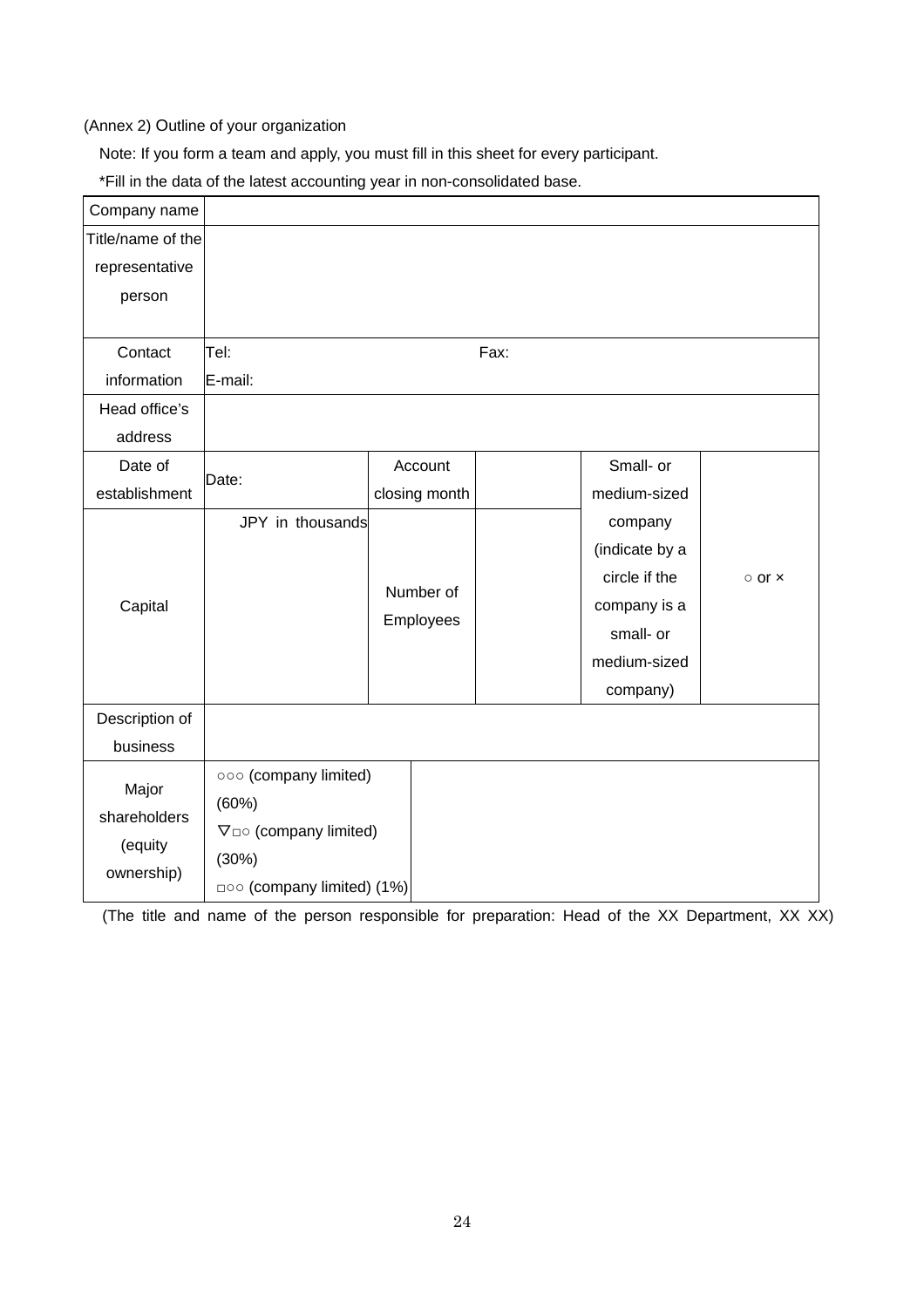| Date of Birth                   |              |              |     |     |                                     |                |
|---------------------------------|--------------|--------------|-----|-----|-------------------------------------|----------------|
| Full name in Katakana           | Japanese era |              |     | Sex | Company Name                        | <b>Title</b>   |
| Full name in Chinese characters | name         | <b>Month</b> | Day |     |                                     |                |
|                                 | Year         |              |     |     |                                     |                |
| (Example) Taro Keizai           | S 35         | 01           | 01  | M   | Keizai Sangyo Co., Ltd. President & |                |
| Taro Keizai                     |              |              |     |     |                                     | Representative |
|                                 |              |              |     |     |                                     | Director       |
|                                 |              |              |     |     |                                     |                |
|                                 |              |              |     |     |                                     |                |
|                                 |              |              |     |     |                                     |                |
|                                 |              |              |     |     |                                     |                |
|                                 |              |              |     |     |                                     |                |
|                                 |              |              |     |     |                                     |                |
|                                 |              |              |     |     |                                     |                |
|                                 |              |              |     |     |                                     |                |
|                                 |              |              |     |     |                                     |                |
|                                 |              |              |     |     |                                     |                |

#### Please provide the information about all officers in the list below:

- (Note 1) Add the columns as appropriate if the provided columns are not sufficient to provide full information.
- (Note 2) Use one-byte characters and put a space between the first and last names to provide the names in Japanese phonetic symbols (katakana).
- (Note 3) Use two-byte characters and put a space between the first and last names to provide the names in Chinese characters.
- (Note 4) The letters T, S or H should be used to indicate the Japanese era names for the date of birth and the year should be indicated by a two-digit number.
- (Note 5) Use M for male and F for female in one-byte characters to indicate the sex.
- (Note 6) For a foreign national, use the alphabet characters to indicate the person's full name in the "Full name in Chinese characters" and the pronunciation of the name in Katakana in the "Full name in Katakana" column.
- (Note 7) For a joint application or a Project C, provide the information about all officers of each and every member (company or otherwise) of the group.

(Remarks) The size of the paper used shall be the Japan Industrial Standards A4 Format.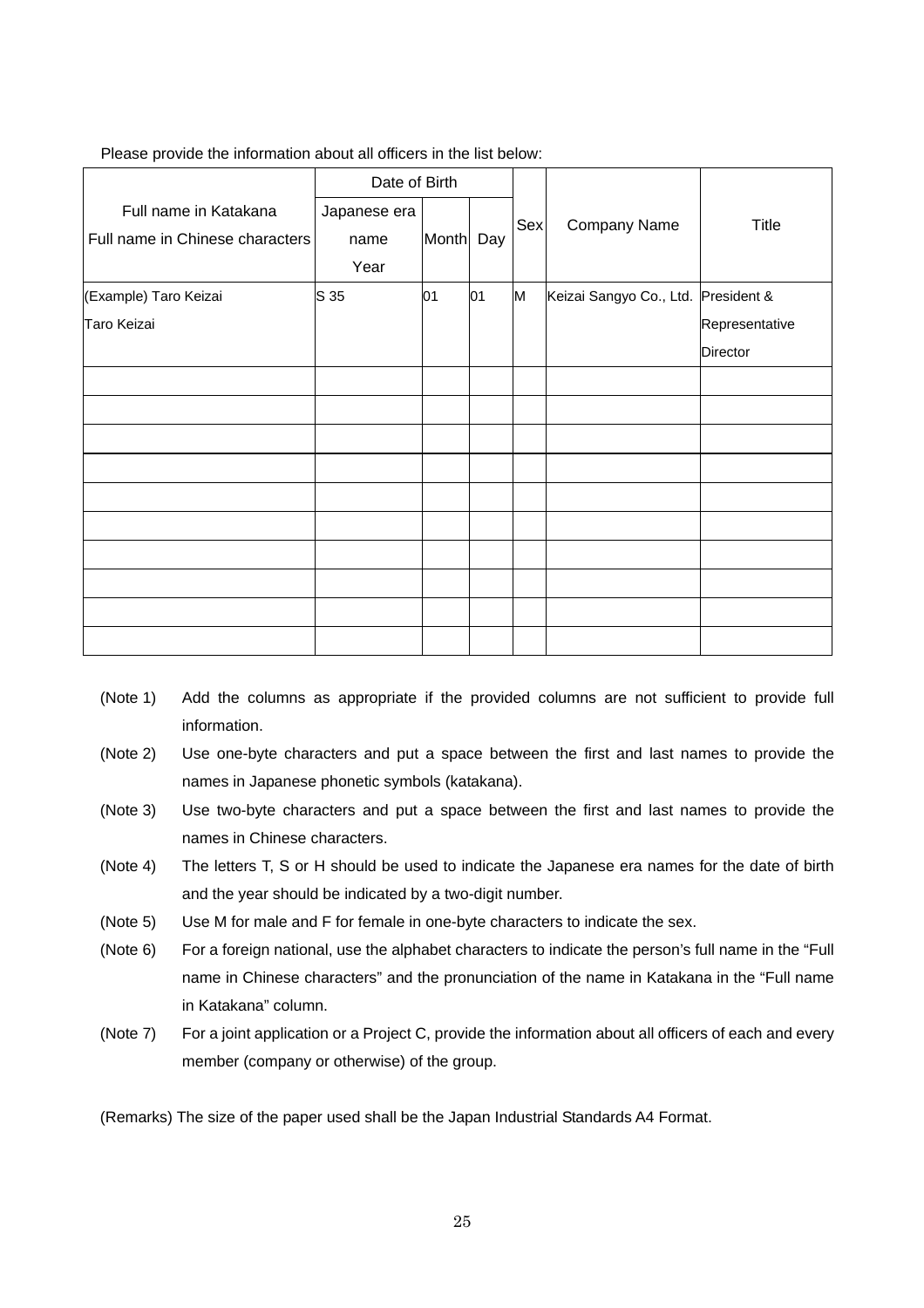(Other documents)

- (1) Outline of the company or organization such as a brochure, etc.
- (2) The financial results, and statement of revenues and expenses (for the past one year)
- (3) The articles of association or the act of endowment
- (4) Other supporting documents (as needed)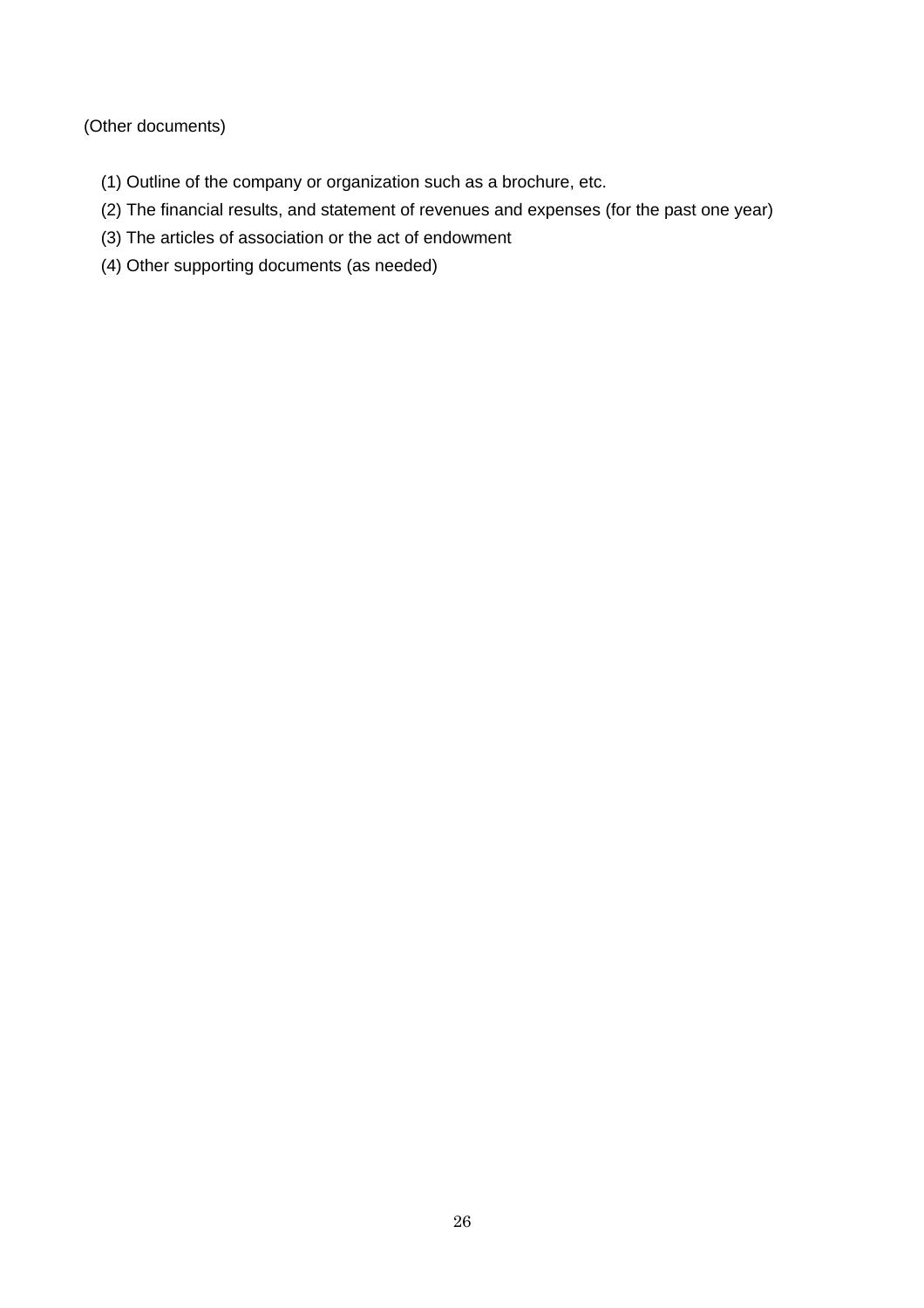(Form 3)

# Certificate of Conformance to Qualification Requirements for the Project of Development of Technologies for In-depth Investigation of PCV Inside (On-site demonstration of Technologies for In-depth Investigation through X-6 penetration)

|  | I confirm that the applicant satisfies the qualification requirements for this subsidized project. |
|--|----------------------------------------------------------------------------------------------------|
|  |                                                                                                    |
|  |                                                                                                    |

|     | T 11                                                                                                                                                                                                                                                                                                                                                                                                                                                                                     |                                                                                                                                                                                                                               |
|-----|------------------------------------------------------------------------------------------------------------------------------------------------------------------------------------------------------------------------------------------------------------------------------------------------------------------------------------------------------------------------------------------------------------------------------------------------------------------------------------------|-------------------------------------------------------------------------------------------------------------------------------------------------------------------------------------------------------------------------------|
| No. | Requirements                                                                                                                                                                                                                                                                                                                                                                                                                                                                             | Verification, etc.                                                                                                                                                                                                            |
| (1) | Possessing the organization for properly conducting the<br>relevant subsidized project.                                                                                                                                                                                                                                                                                                                                                                                                  | <state applicant="" satisfies="" that="" the="" the<br="">requirements with reasons in detail<br/>&gt;<see "1.="" (3)<br="" 2="" form="">Project<br/>Implementation<br/>Scheme"<br/>when<br/>necessary."&gt;</see></state>    |
| (2) | Having the capacity, knowledge and experience required for<br>conducting the relevant subsidized project.                                                                                                                                                                                                                                                                                                                                                                                | <state applicant="" satisfies="" that="" the="" the<br="">requirements with reasons in detail<br/>&gt;<see "1.="" (3)<br="" 2="" form="">Project<br/>Implementation<br/>Scheme"<br/>when<br/>necessary."&gt;</see></state>    |
| (3) | Having the management foundation required for smoothly<br>conducting the relevant subsidized project and sufficient ability<br>to control the funds and other resources.                                                                                                                                                                                                                                                                                                                 | <state applicant="" satisfies="" that="" the="" the<br="">requirements with reasons in detail<br/>&gt;<see "(3)="" 2="" basis<br="" financial="" form="">when<br/>and<br/>management system<br/>necessary."&gt;</see></state> |
| (4) | Being able to implement the project in accordance with all the<br>applicable laws and regulations enacted in Japan, and to follow<br>the appropriate accounting procedures in<br>accordance<br>with "Grant Policy for Subsidy for the<br>Project of<br>Decommissioning and Contaminated Water Management" and<br>"Subsidized Project Administration Manual".<br>http://en.dccc-program.jp/files/20150623man.pdf                                                                          | <state that="" the<br="" understand="" you="">statement on the left&gt;</state>                                                                                                                                               |
| (5) | Not foreseen to be subject to Articles 70 and 71 of the Cabinet<br>Order concerning the Budget, Auditing and Accounting.                                                                                                                                                                                                                                                                                                                                                                 | <state apply="" does="" it="" not="" that="" the<br="" to="">applicant&gt;</state>                                                                                                                                            |
| (6) | Not fulfilling any of the conditions stipulated in the "Guidelines"<br>for the suspension of subsidies controlled by the Ministry of<br>Economy, Trade and Industry and the suspension of<br>designation relating to the contracts". (January 29, 2003, No 1)<br>First column, the second items in Attachment                                                                                                                                                                            | <state apply="" does="" it="" not="" that="" the<br="" to="">applicant&gt;</state>                                                                                                                                            |
| (7) | Research and development companies which may require<br>approval under the Foreign Exchange Act for any exports and<br>imports should have an establishment of internal compliance<br>program(ICP) under a self-control system about the "standards<br>for exporters, etc. to meet" provided for in Article 55-10 (1) of<br>the Foreign Exchange and Foreign Trade Act.                                                                                                                  | <describe condition="" in<br="" meeting="" this="">the Form No.5&gt;</describe>                                                                                                                                               |
| (8) | Admitting that the results obtained through this project can be<br>utilized by TEPCO Holdings, Incorporated, etc. to leverage<br>for Decommissioning and Contaminated<br>them<br>Water<br>Countermeasures if they request to do so under the condition<br>that each party is in agreement. Not preventing the utilization<br>by behaviors such as not admitting use of the technology<br>intentionally, asking for unreasonable compensation, etc. in<br>spite of receiving the request. | <state is="" it="" possible="" that=""></state>                                                                                                                                                                               |
| (9) | In order to make sure of the above-mentioned item, preventing                                                                                                                                                                                                                                                                                                                                                                                                                            | <state that="" you<br="">understand<br/>the</state>                                                                                                                                                                           |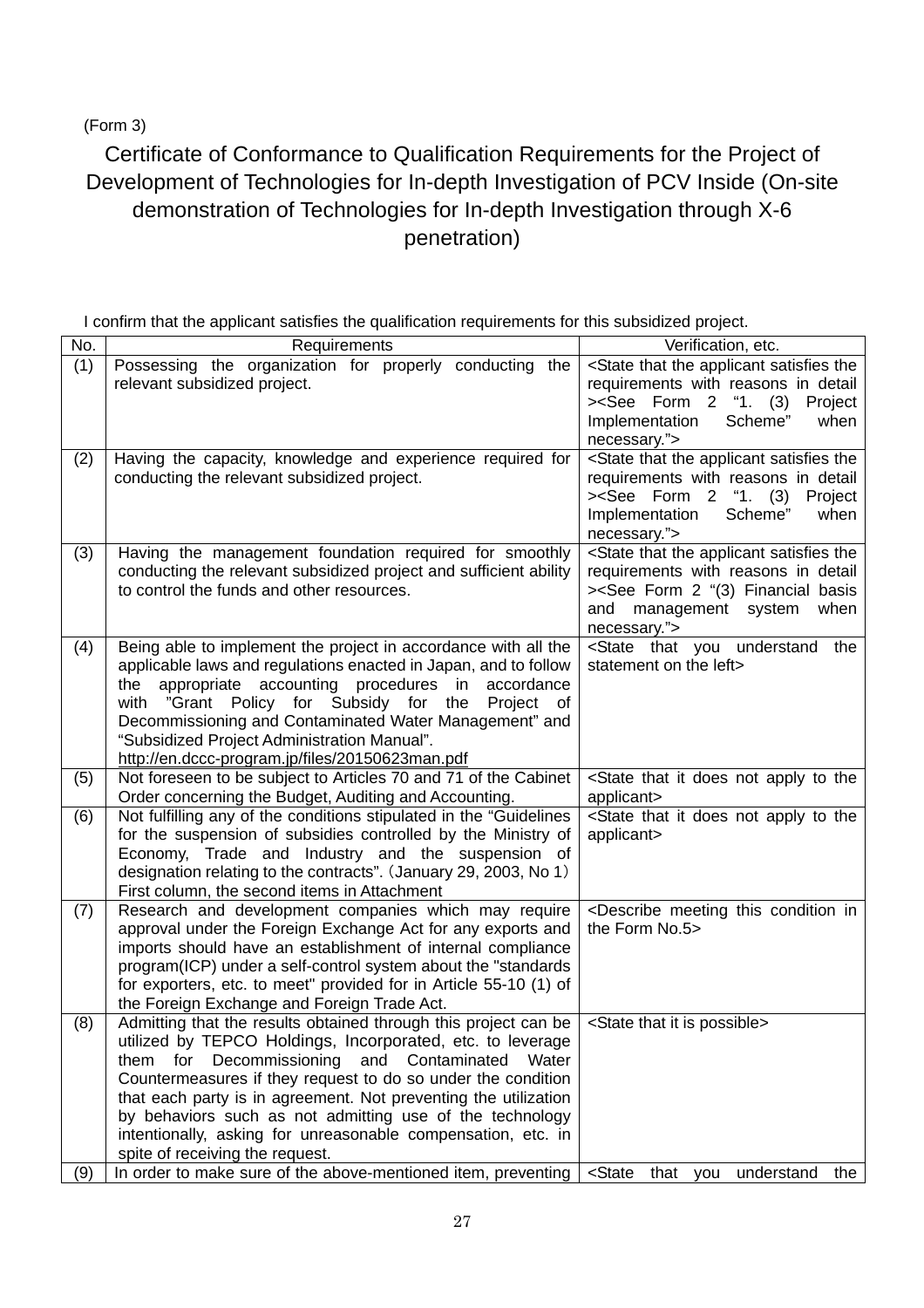| the situation that the results from this project are not able to be   statement on the left> |  |
|----------------------------------------------------------------------------------------------|--|
| utilized for measures for decommissioning and contaminated                                   |  |
| water management at the Fukushima Daiichi NPS by ceding                                      |  |
| the above-mentioned condition in (8) to the successor if the                                 |  |
| applicant hands over the result to a third party and loses their                             |  |
| own right to utilize it accordingly. In the case of a conflict which                         |  |
| makes the applicant unable to make sure of the items in (8), the                             |  |
| concerned parties must solve it by their own responsibility.                                 |  |

#### <Note for Filling out this Form>

In the verification columns, please write the reasons why you verified that the applicant meets the requirements. When filling it out, write "Attachment" if there are any verification documents attached to this form and if not, write "No attachment."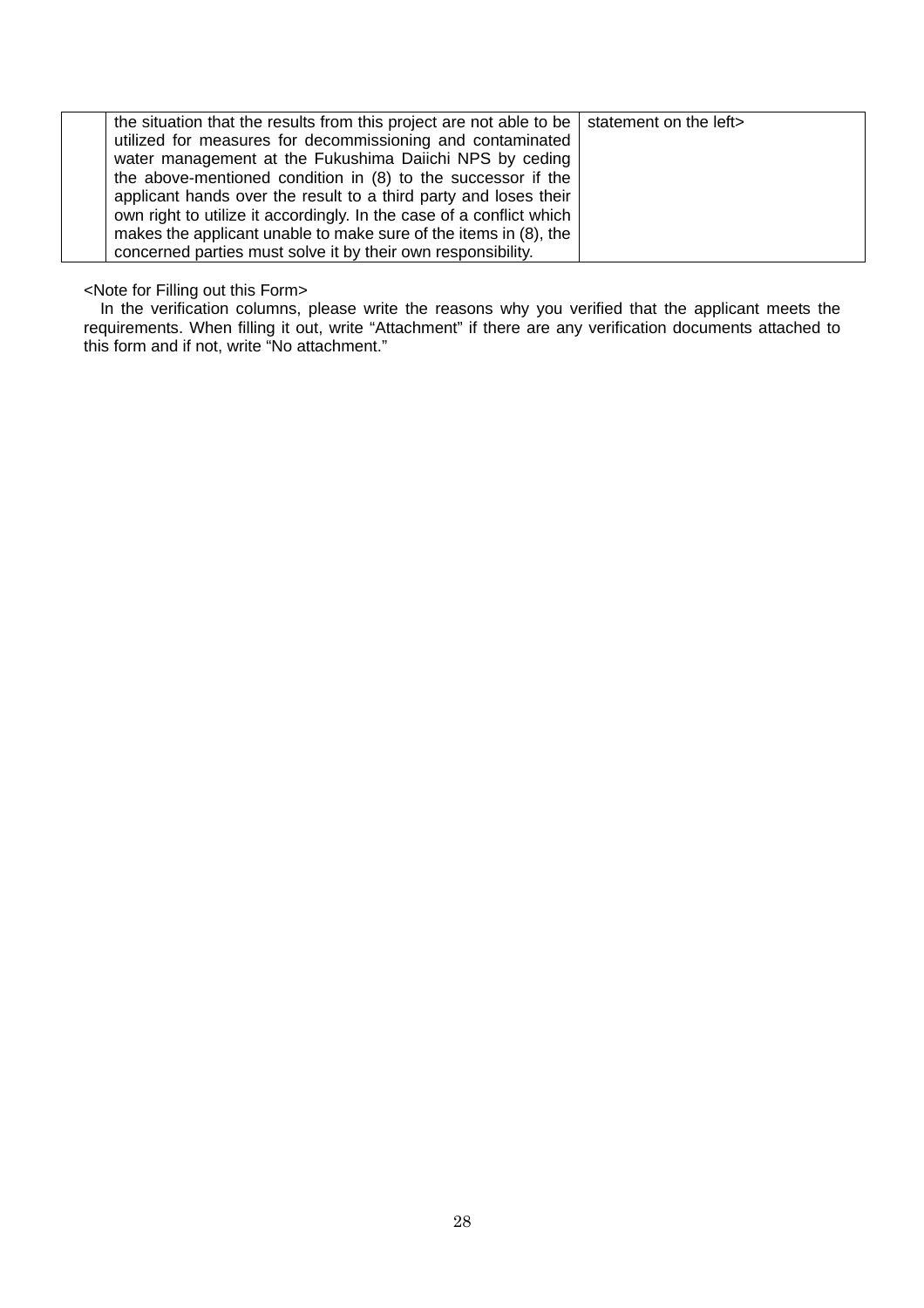(Form 4)

Input/Output information on Project of Development of Technologies for In-depth Investigation of PCV Inside (On-site demonstration of Technologies for In-depth Investigation through X-6 penetration)

\*Please refer to the reference document 1 as an example.

| ID | Requested projects | Offered projects | Contents (outline) | Time when the<br>project is necessary | How to use the<br>information | Remarks                                                                            |  |
|----|--------------------|------------------|--------------------|---------------------------------------|-------------------------------|------------------------------------------------------------------------------------|--|
|    |                    |                  |                    | *Influences of delay<br>(if any)      |                               | Such as measures<br>for the case when<br>you cannot ensure<br>the accuracy, cannot |  |
|    |                    |                  |                    |                                       |                               | the timeline,<br>keep<br>etc.                                                      |  |
|    |                    |                  |                    |                                       |                               |                                                                                    |  |
|    |                    |                  |                    |                                       |                               |                                                                                    |  |
|    |                    |                  |                    |                                       |                               |                                                                                    |  |
|    |                    |                  |                    |                                       |                               |                                                                                    |  |
|    |                    |                  |                    |                                       |                               |                                                                                    |  |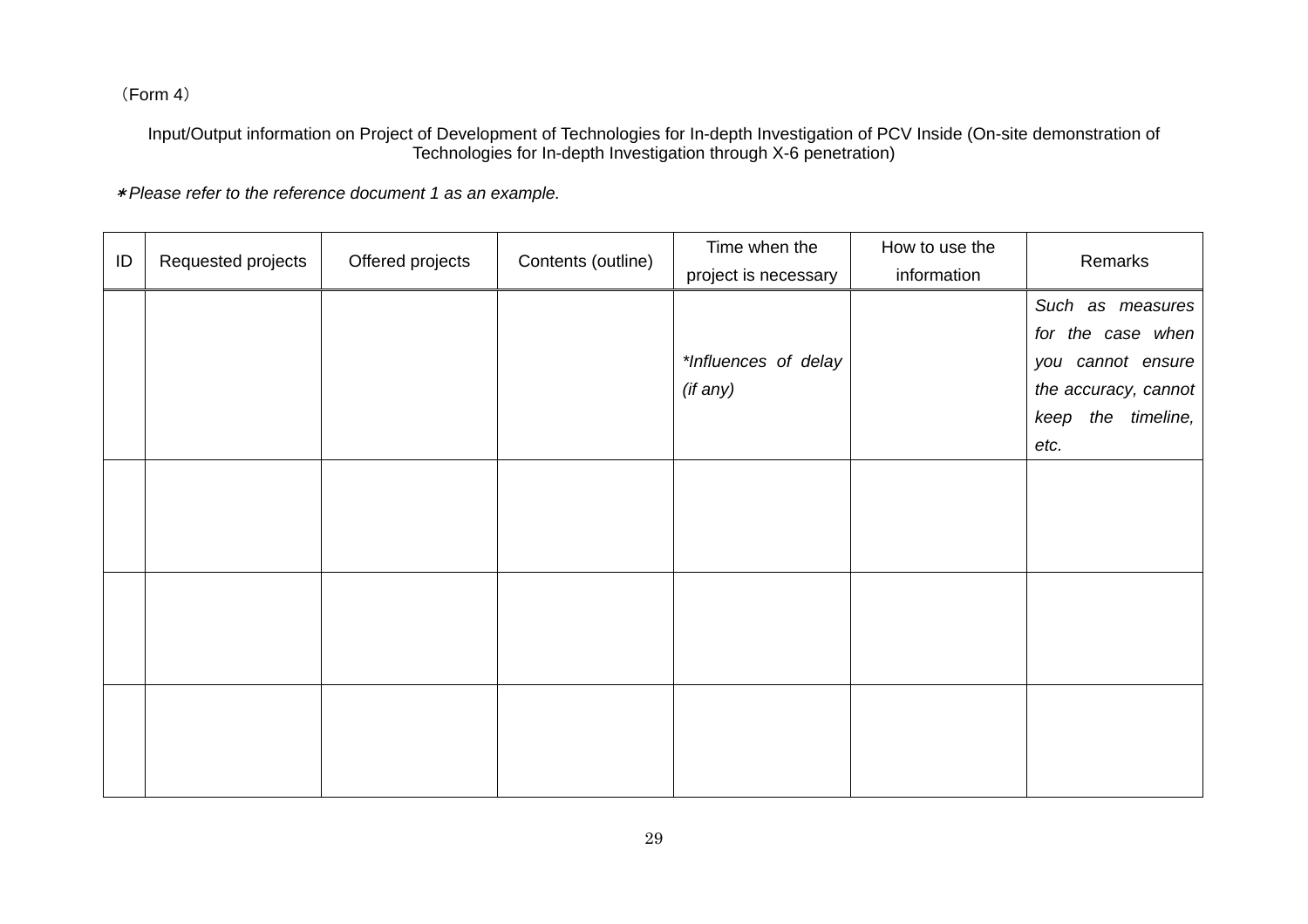(Form 5)

Response to Security Export Controls on Project of Development of Technologies for In-depth Investigation of PCV Inside (On-site demonstration of Technologies for In-depth Investigation through X-6 penetration)

| <b>Response to Security Export Controls</b>                                      |                                                                              |  |  |  |  |  |  |  |
|----------------------------------------------------------------------------------|------------------------------------------------------------------------------|--|--|--|--|--|--|--|
| Circle one of the following three options: handled, not handled or not required. |                                                                              |  |  |  |  |  |  |  |
| Handled                                                                          | Submit relevant documents (export control regulations for<br>security trade) |  |  |  |  |  |  |  |
|                                                                                  | State the date of submission:<br>Year<br>Month:                              |  |  |  |  |  |  |  |
| Not handled                                                                      | State future plans                                                           |  |  |  |  |  |  |  |
|                                                                                  | State reasons                                                                |  |  |  |  |  |  |  |
| <b>Not</b>                                                                       |                                                                              |  |  |  |  |  |  |  |
| required                                                                         |                                                                              |  |  |  |  |  |  |  |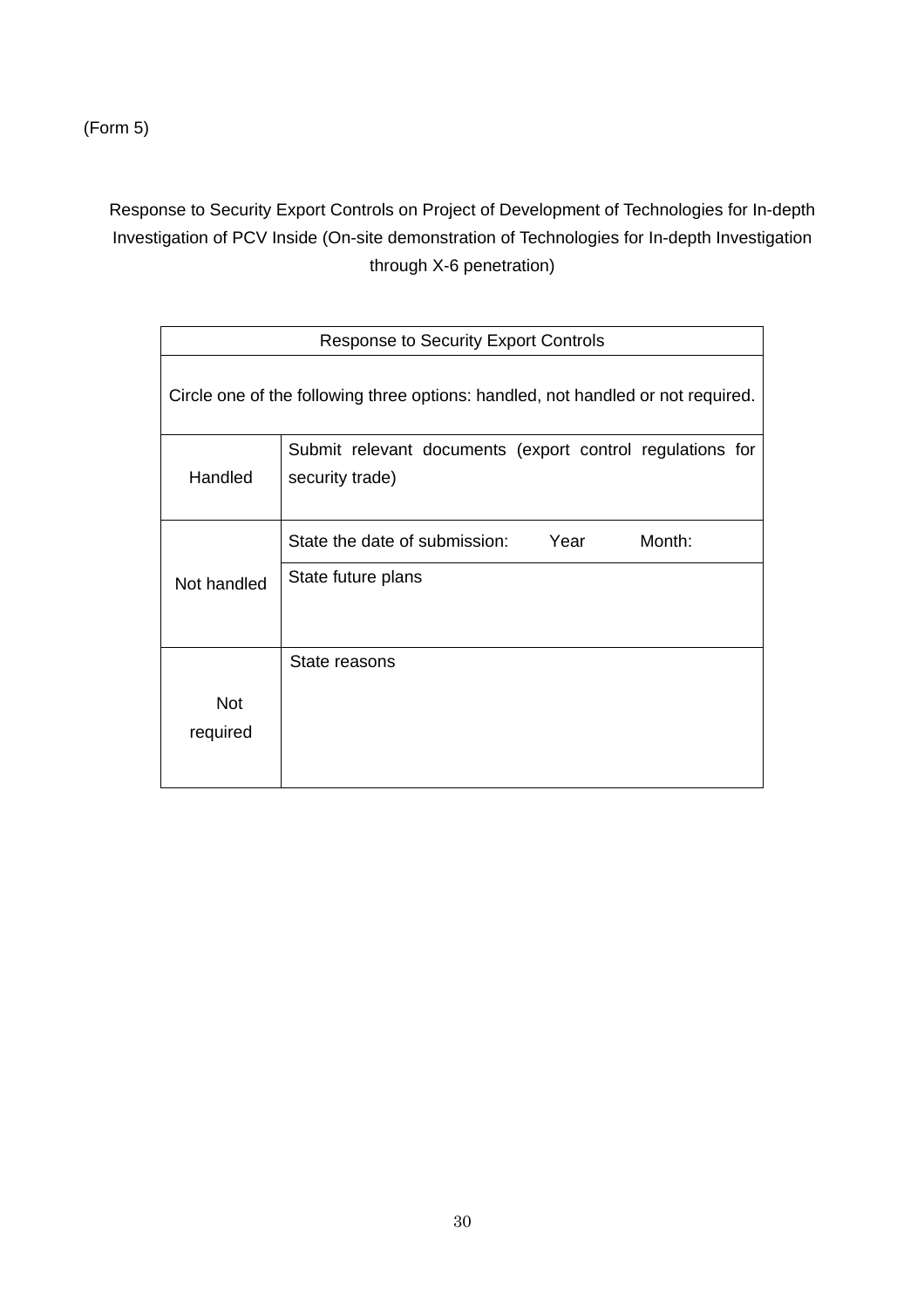# (Reference Document 1)

# Table 1 Example of Organization of Input/Output information

| ID       | Requested projects                                                                                  | Offered projects                                                | Contents (outline)                   | Time when the<br>project is necessary | How to use the<br>information                                          | Remarks |
|----------|-----------------------------------------------------------------------------------------------------|-----------------------------------------------------------------|--------------------------------------|---------------------------------------|------------------------------------------------------------------------|---------|
| $1_{-}1$ | Development of<br>investigation<br>technology for inside<br>the nuclear reactor<br>pressure vessels | Development of fuel<br>debris criticality<br>control technology | Needs for sampling of<br>fuel debris | December 2015                         | Examination of<br>possibility<br>of fuel debris<br>sampling technology |         |
| $1_{2}$  |                                                                                                     |                                                                 |                                      |                                       |                                                                        |         |
| $1_{-}3$ |                                                                                                     |                                                                 |                                      |                                       |                                                                        |         |
| $1_4$    |                                                                                                     |                                                                 |                                      |                                       |                                                                        |         |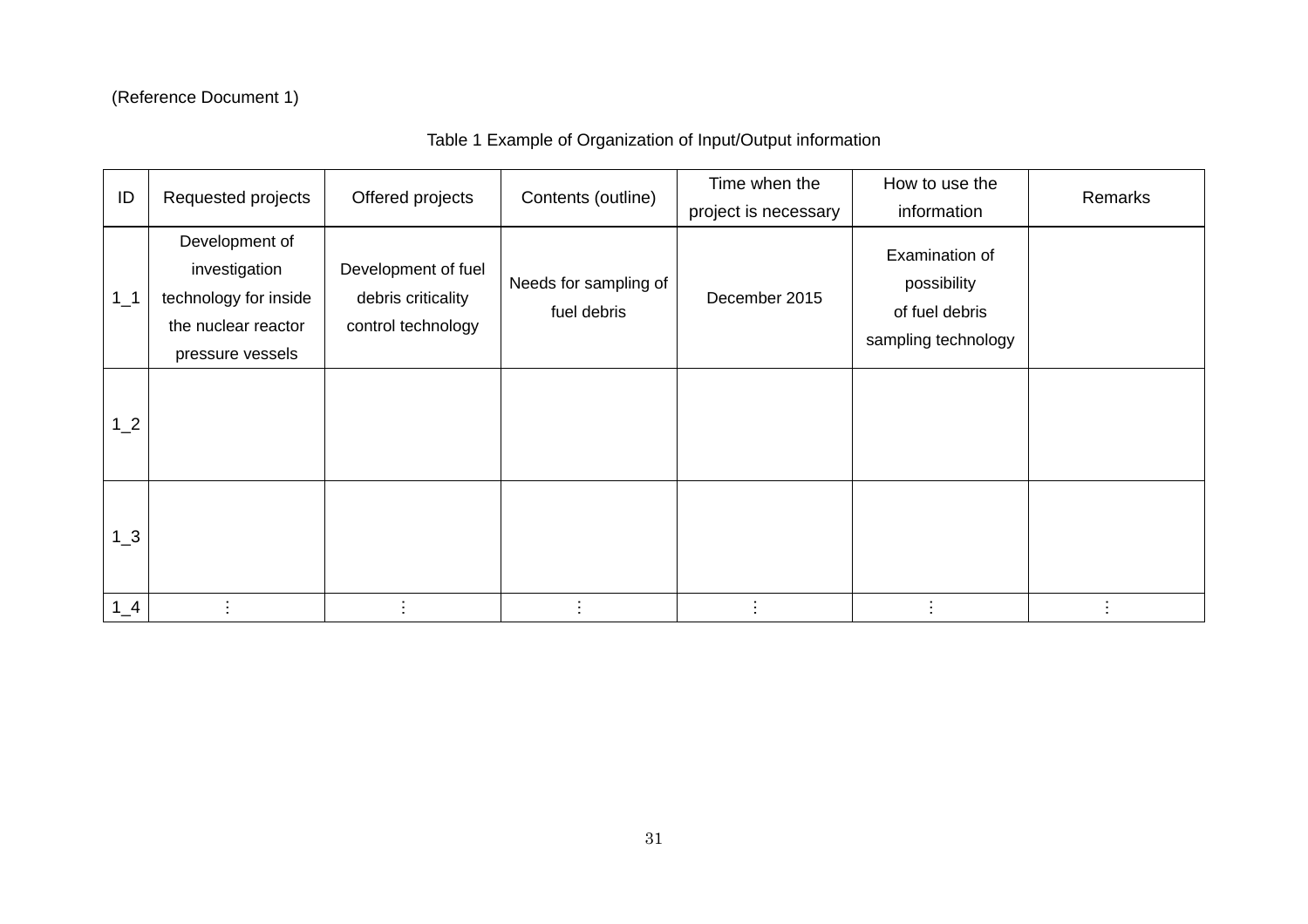# (Reference Document 2)

|                                                                                              |                                                                    | Fiscal Year 201X                                                                |     |     |             |                                           |     | Fiscal Year 201Y     |                  |   |                                       |             |                           |                               |   | Remarks                |                  |     |               |                                                           |
|----------------------------------------------------------------------------------------------|--------------------------------------------------------------------|---------------------------------------------------------------------------------|-----|-----|-------------|-------------------------------------------|-----|----------------------|------------------|---|---------------------------------------|-------------|---------------------------|-------------------------------|---|------------------------|------------------|-----|---------------|-----------------------------------------------------------|
| Item                                                                                         | Sub item                                                           | g                                                                               | χòν | Dec | Jan         | 日の                                        | Маг | ₹                    | May              | ξ | 는                                     | <b>Briv</b> | Sep                       | ဝ္ခ                           | ξ | Dec                    | Jan              | Feb | Mar           | Up-to-date<br>situation)                                  |
|                                                                                              | (1) Survey of on-site<br>situation and<br>relevant<br>technologies |                                                                                 |     |     | Compilation |                                           |     |                      | Design completed |   |                                       | item        | Describe progress of each |                               |   | Describe monthly level |                  |     |               | 0000                                                      |
|                                                                                              | (2) Machinery design                                               |                                                                                 |     |     |             |                                           |     |                      |                  |   | Production completed                  |             |                           |                               |   |                        |                  |     |               | 0000                                                      |
| Validation                                                                                   | (3) Machinery<br>production                                        |                                                                                 |     |     |             | Design completed                          |     |                      |                  |   |                                       |             |                           |                               |   |                        |                  |     | work schedule | Describe up-to-date situation and                         |
| on XX                                                                                        | (4) Establishment of<br>tests plan                                 |                                                                                 |     |     |             |                                           |     |                      |                  |   |                                       | 7 N         | On-site installation      |                               |   | Test completion        |                  |     |               | 0000                                                      |
|                                                                                              | $(5)$ Tests<br>implementation                                      |                                                                                 |     |     |             | Describe milestones in each item (related |     | to high-risk points) |                  |   |                                       |             |                           |                               |   |                        |                  |     |               | Result of<br>machinery                                    |
|                                                                                              | (6) Evaluation of<br>tests result                                  | Divide the project into categories such<br>as major item, (middle item) and sub |     |     |             |                                           |     |                      |                  |   |                                       |             |                           |                               |   |                        |                  |     |               | development                                               |
|                                                                                              | (7) Compilation of<br>results                                      | item; and clarify implementing entity<br>and stages of R&D.                     |     |     |             |                                           |     |                      |                  |   |                                       |             |                           | Describe major in-put/out-put |   |                        |                  |     |               |                                                           |
| Validation<br>on XX                                                                          | $(1)$ YY                                                           |                                                                                 |     |     |             |                                           |     |                      |                  |   |                                       |             |                           |                               |   |                        |                  |     |               | Describe the available results foreseen at interim report |
| (when<br>alternative<br>s are<br>needed                                                      | Describe items for which alternatives are<br>needed                |                                                                                 |     |     |             |                                           |     |                      |                  |   |                                       |             |                           |                               |   |                        | and further plan |     |               |                                                           |
| $\cdots$                                                                                     | $\cdot$                                                            |                                                                                 |     |     |             | Completion of plan establishment          |     |                      |                  |   | Commencement of<br>demonstration test |             |                           |                               |   | Completion of          |                  |     |               |                                                           |
| Interim report<br>demonstration test<br>Results report<br>Interim report<br>Major milestones |                                                                    |                                                                                 |     |     |             |                                           |     |                      |                  |   |                                       |             |                           |                               |   |                        |                  |     |               |                                                           |

Table 1 Example of implementation schedule with points of attention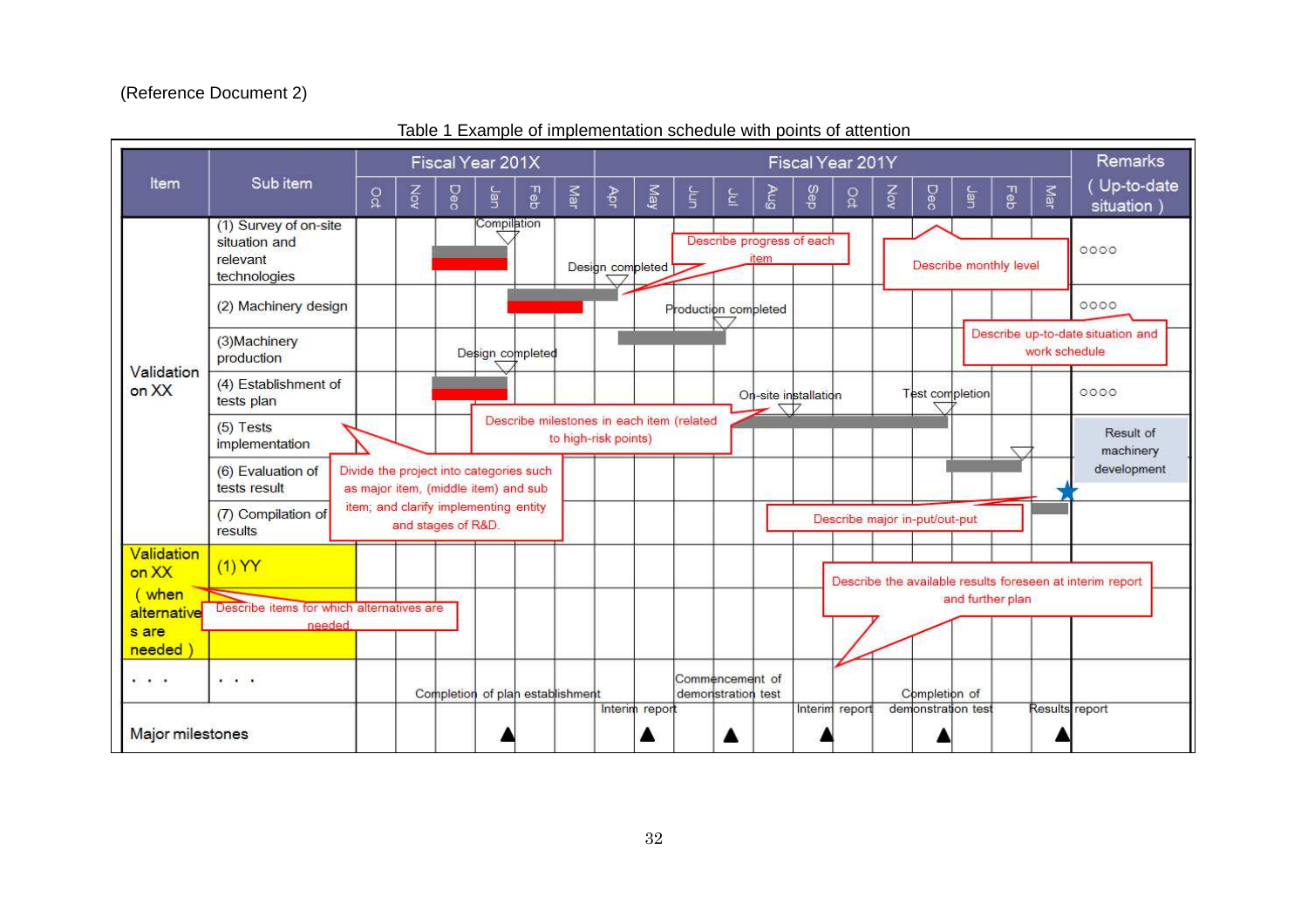# (Reference document 3)

# Regarding Subsidized Cost Items

Regarding the cost items defined in "The Decommissioning and Contaminated Water Management Project Implementation Guidelines", please refer to the following table.

| Cost item                                           | Description                                                                                                                                                                                                                                                                                                                                                                                                                           | Correspondence with<br>"Subsidized Project<br>Administration<br>Manual"                                                                                        |
|-----------------------------------------------------|---------------------------------------------------------------------------------------------------------------------------------------------------------------------------------------------------------------------------------------------------------------------------------------------------------------------------------------------------------------------------------------------------------------------------------------|----------------------------------------------------------------------------------------------------------------------------------------------------------------|
| I. Personnel<br>cost                                | Personnel cost for working hours of those engaged in the<br>project.                                                                                                                                                                                                                                                                                                                                                                  | 3. Accounting<br>process on<br>personnel cost                                                                                                                  |
| II. Project<br>cost                                 |                                                                                                                                                                                                                                                                                                                                                                                                                                       |                                                                                                                                                                |
| Raw material<br>cost                                | Expenses necessary for purchasing raw material or material<br>necessary for implementing the project<br>XHere, "raw material" denotes what loses its nature and is<br>used for production or manufacturing of entirely new ones;<br>"material" denotes what does not lose its nature and is a<br>constituent element of produced items or manufactured items<br>only through being put to new application.                            | 7. Accounting<br>procedures regarding<br>supplies expenses                                                                                                     |
| <b>Supplies</b><br>expense                          | Cost for the purchase of goods necessary for performing the<br>project but not belonging to raw material cost (however, only<br>those verifiable for the use in the project)                                                                                                                                                                                                                                                          | 7. Accounting<br>procedures regarding<br>supplies expenses                                                                                                     |
| Design,<br>production<br>and<br>processing<br>costs | The thing which the subsidized entity cannot design, produce<br>or process, or the cost necessary for outsourcing what is<br>appropriate and does not belong to Facility and equipment<br>cost to other entity. (contract for work)                                                                                                                                                                                                   | 8. Accounting<br>procedures regarding<br>outsourcing<br>expenses                                                                                               |
| Facility and<br>equipment<br>cost                   | Cost necessary for purchasing, production or installation of<br>facility or equipment necessary for undergoing the project<br>X The actual contents of the "facility and equipment" shall be<br>"buildings and accompanying facilities", "structures" and<br>"machinery and equipment" stipulated in "Ministerial Order<br>regarding depreciable life of depreciable assets, etc."<br>(Fifteenth Order of Ministry of Finance, 1965). | 6. Accounting<br>procedures regarding<br>equipment expenses<br>and rental and hire<br>fees<br>8. Accounting<br>procedures regarding<br>outsourcing<br>expenses |
| Procurement<br>cost                                 | Cost for the thing which is necessary for undertaking the<br>project and does not belong to facility and equipment cost (at<br>the same time, can be usable more than one year)                                                                                                                                                                                                                                                       | 6. Accounting<br>procedures regarding<br>equipment expenses<br>and rental and hire<br>fees                                                                     |
| Survey cost                                         | The cost for outsourcing to another entity what the subsidized<br>entity cannot survey or analyze by itself or is not suitable to be<br>conducted by the subsidized entity itself (contract for work)                                                                                                                                                                                                                                 | 8. Accounting<br>procedures regarding<br>outsourcing<br>expenses                                                                                               |
| Outsourcing<br>cost                                 | Cost for outsourcing to other business operator what<br>subsidized company cannot implement on its own or not<br>appropriate to do so and does not belong to design,<br>production and processing costs, facility and equipment cost<br>or survey cost (contract for work)                                                                                                                                                            | 8. Accounting<br>procedures regarding<br>outsourcing<br>expenses                                                                                               |